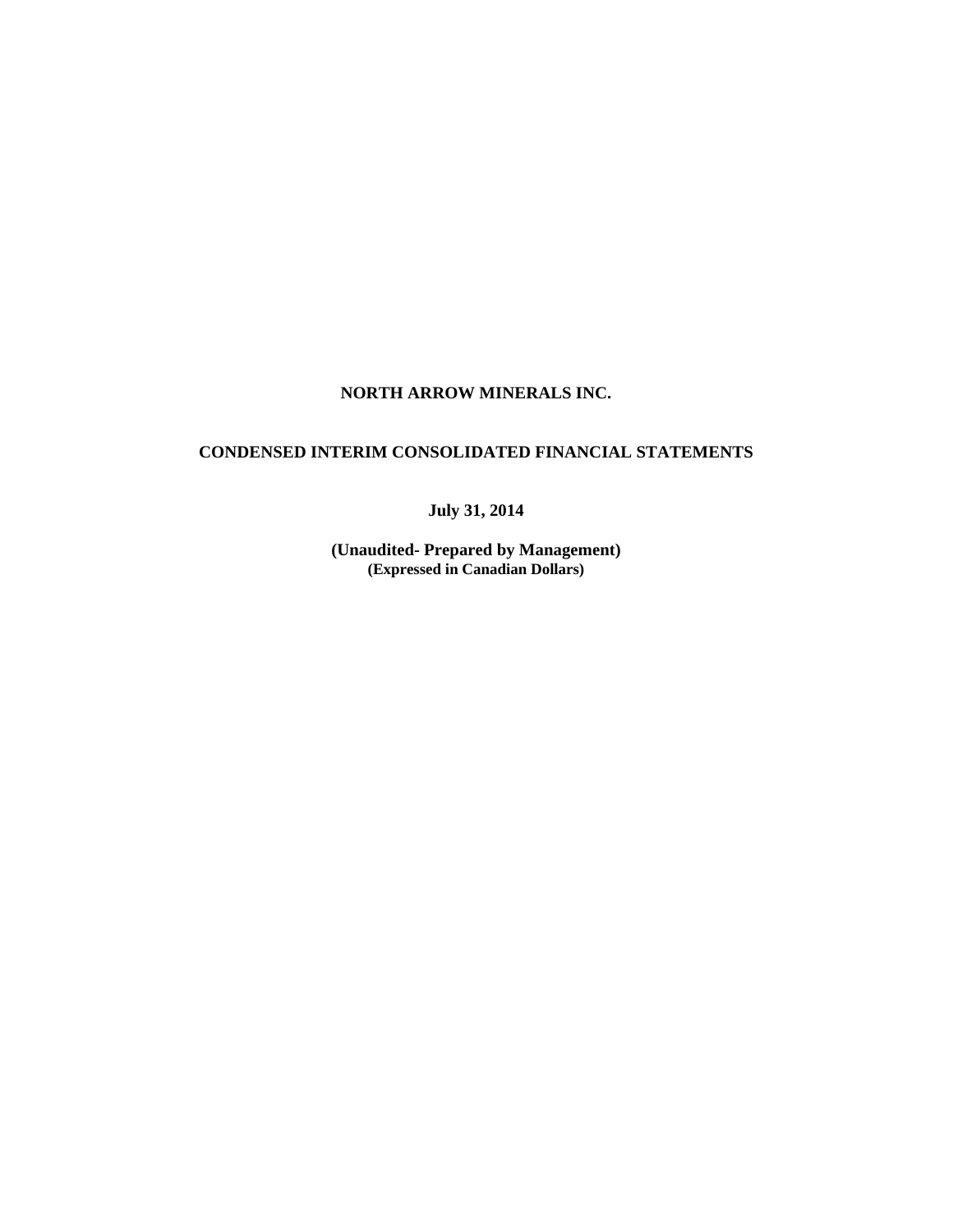## **NORTH ARROW MINERALS INC. CONDENSED INTERIM CONSOLIDATED STATEMENTS OF FINANCIAL POSITION (Unaudited - Prepared by Management) (Expressed in Canadian Dollars)**

|                                                   | July 31, 2014    | April 30, 2014   |
|---------------------------------------------------|------------------|------------------|
| <b>ASSETS</b>                                     |                  |                  |
| <b>Current</b>                                    |                  |                  |
| Cash and cash equivalents                         | \$<br>7,627,123  | \$<br>9,396,969  |
| Receivables (Note 5)                              | 102,384          | 52,472           |
| Marketable securities (Note 6)                    | 1,275            | 1,275            |
| Prepaid expenses                                  | 27,141           | 16,936           |
|                                                   | 7,757,923        | 9,467,652        |
| <b>Equipment</b> (Note 7)                         | 96,734           | 94,697           |
| <b>Exploration and evaluation assets (Note 8)</b> | 6,180,351        | 4,350,909        |
|                                                   | \$<br>14,035,008 | \$<br>13,913,258 |
| <b>LIABILITIES</b>                                |                  |                  |
| <b>Current</b>                                    |                  |                  |
| Accounts payable and accrued liabilities (Note 9) | \$<br>704,218    | \$<br>360,890    |
| Due to related parties (Note 11)                  | 10,530           | 20,622           |
|                                                   | 714,748          | 381,512          |
| <b>SHAREHOLDERS' EQUITY</b>                       |                  |                  |
| Capital stock (Note 10)                           | 24,918,104       | 24,918,104       |
| Share-based payment reserve (Note 10)             | 2,523,527        | 2,334,073        |
| Investment revaluation reserve                    | (14,213)         | (14,213)         |
| Deficit                                           | (14, 107, 158)   | (13,706,218)     |
|                                                   | 13,320,260       | 13,531,746       |
|                                                   | \$<br>14,035,008 | \$<br>13,913,258 |

**Approved and authorized on behalf of the Board on September 25, 2014:**

| "D. Grenville Thomas"<br><b>Director</b> | "Blair Murdoch" | <b>Director</b> |
|------------------------------------------|-----------------|-----------------|
|------------------------------------------|-----------------|-----------------|

The accompanying notes are an integral part of these condensed interim consolidated financial statements.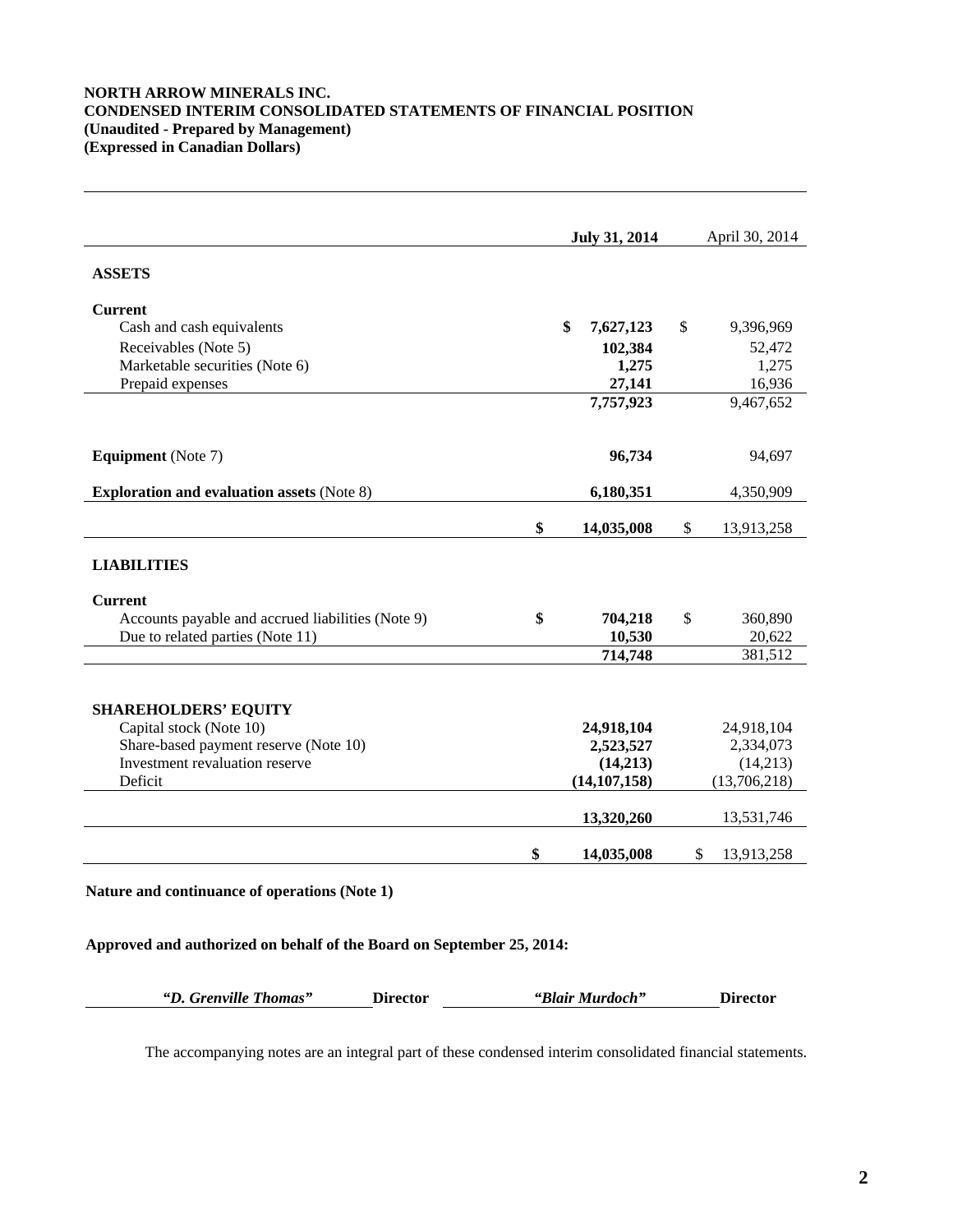# **NORTH ARROW MINERALS INC. CONDENSED INTERIM CONSOLIDATED STATEMENTS OF LOSS AND COMPREHENSIVE LOSS For the Three Months Ended July 31, (Unaudited- Prepared by Management) (Expressed in Canadian Dollars)**

|                                                        | 2014             | 2013            |
|--------------------------------------------------------|------------------|-----------------|
| <b>EXPENSES</b>                                        |                  |                 |
| <b>Advertising, promotion and travel</b>               | \$<br>46,889     | \$<br>8,692     |
| <b>Consulting</b>                                      | 14,826           | 24,695          |
| <b>Depreciation</b>                                    | 2,514            | 692             |
| Office, miscellaneous and rent                         | 36,743           | 21,638          |
| <b>Professional fees</b>                               | 6,884            | 7,932           |
| <b>Property investigation costs</b>                    | 10,977           | 12,867          |
| <b>Regulatory and filing fees</b>                      | 1,237            | 9,587           |
| <b>Salaries and benefits</b>                           | 111,549          | 34,390          |
| <b>Share-based compensation (Note 10)</b>              | 189,454          | 222,141         |
|                                                        |                  |                 |
|                                                        | (421, 073)       | (342, 634)      |
| Interest and other income                              | 20,133           | 7,324           |
|                                                        |                  |                 |
| Net loss for the period                                | (400, 940)       | (335,310)       |
| Unrealized loss on available-for-sale financial assets |                  | (300)           |
| Comprehensive loss for the period                      | \$<br>(400, 940) | \$<br>(335,610) |
| Basic and diluted loss per share                       | \$<br>(0.01)     | \$<br>(0.01)    |
| Weighted average number of common shares               | 49,779,741       | 28,439,741      |

The accompanying notes are an integral part of these condensed interim consolidated financial statements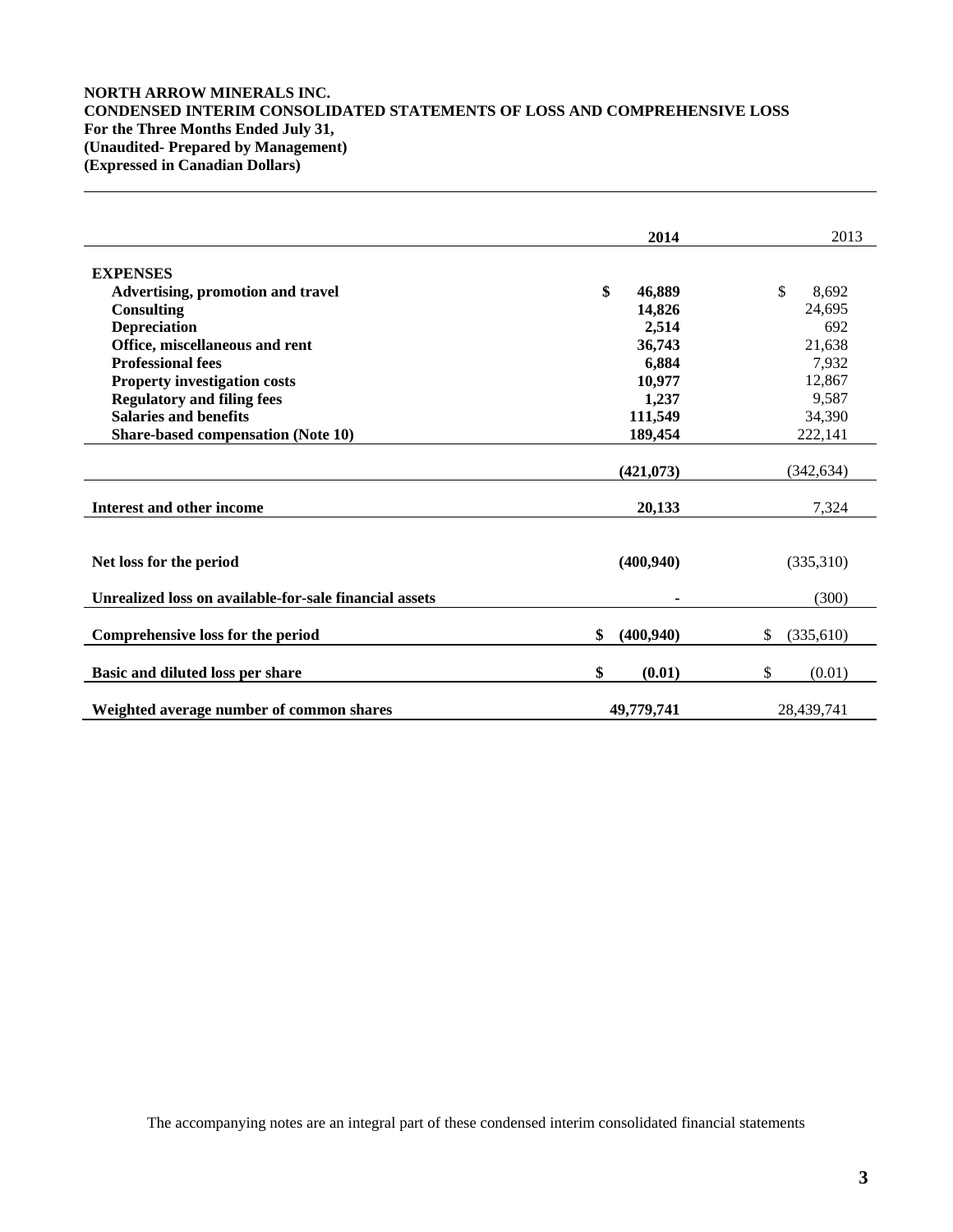# **NORTH ARROW MINERALS INC. CONDENSED INTERIM CONSOLIDATED STATEMENTS OF CASH FLOWS For the Three Months Ended July 31, (Unaudited- Prepared by Management) (Expressed in Canadian Dollars)**

|                                                                                                                                | 2014                   | 2013            |
|--------------------------------------------------------------------------------------------------------------------------------|------------------------|-----------------|
|                                                                                                                                |                        |                 |
| CASH FLOWS FROM OPERATING ACTIVITIES                                                                                           |                        |                 |
| Net income (loss) for the period                                                                                               | \$<br>(400, 940)       | \$<br>(335,310) |
| Items not involving cash:                                                                                                      |                        |                 |
| Depreciation                                                                                                                   | 2,514                  | 692             |
| Share-based compensation                                                                                                       | 189,454                | 222,141         |
| Changes in non-cash working capital items:                                                                                     |                        |                 |
| Decrease (increase) in receivables                                                                                             | (49, 912)              | (58, 129)       |
| Increase in prepaid expenses                                                                                                   | (10,205)               |                 |
| Increase (decrease) in accounts payable and accrued liabilities                                                                | 1,840                  | (11, 656)       |
| Increase (decrease) in due to related parties                                                                                  | (10,092)               | (86,205)        |
|                                                                                                                                |                        |                 |
|                                                                                                                                | (277, 341)             | (268, 467)      |
| <b>CASH FLOWS FROM INVESTING ACTIVITIES</b><br>Expenditures on exploration and evaluation assets, net<br>Purchase of equipment | (1,487,954)<br>(4,551) | (1,016,431)     |
|                                                                                                                                | (1,492,505)            | (1,016,431)     |
|                                                                                                                                |                        |                 |
| Change in cash                                                                                                                 | (1,769,846)            | (1,284,898)     |
| Cash, beginning of the period                                                                                                  | 9,396,969              | 2,893,755       |
| Cash, end of the period                                                                                                        | \$<br>7,627,123        | \$<br>1,608,857 |
|                                                                                                                                |                        |                 |
| Cash paid during the period for interest                                                                                       | \$                     | \$              |
| Cash paid during the period for income taxes                                                                                   | \$                     | \$              |

**Supplemental disclosure with respect to cash flows (Note 13)**

The accompanying notes are an integral part of these condensed interim consolidated financial statements.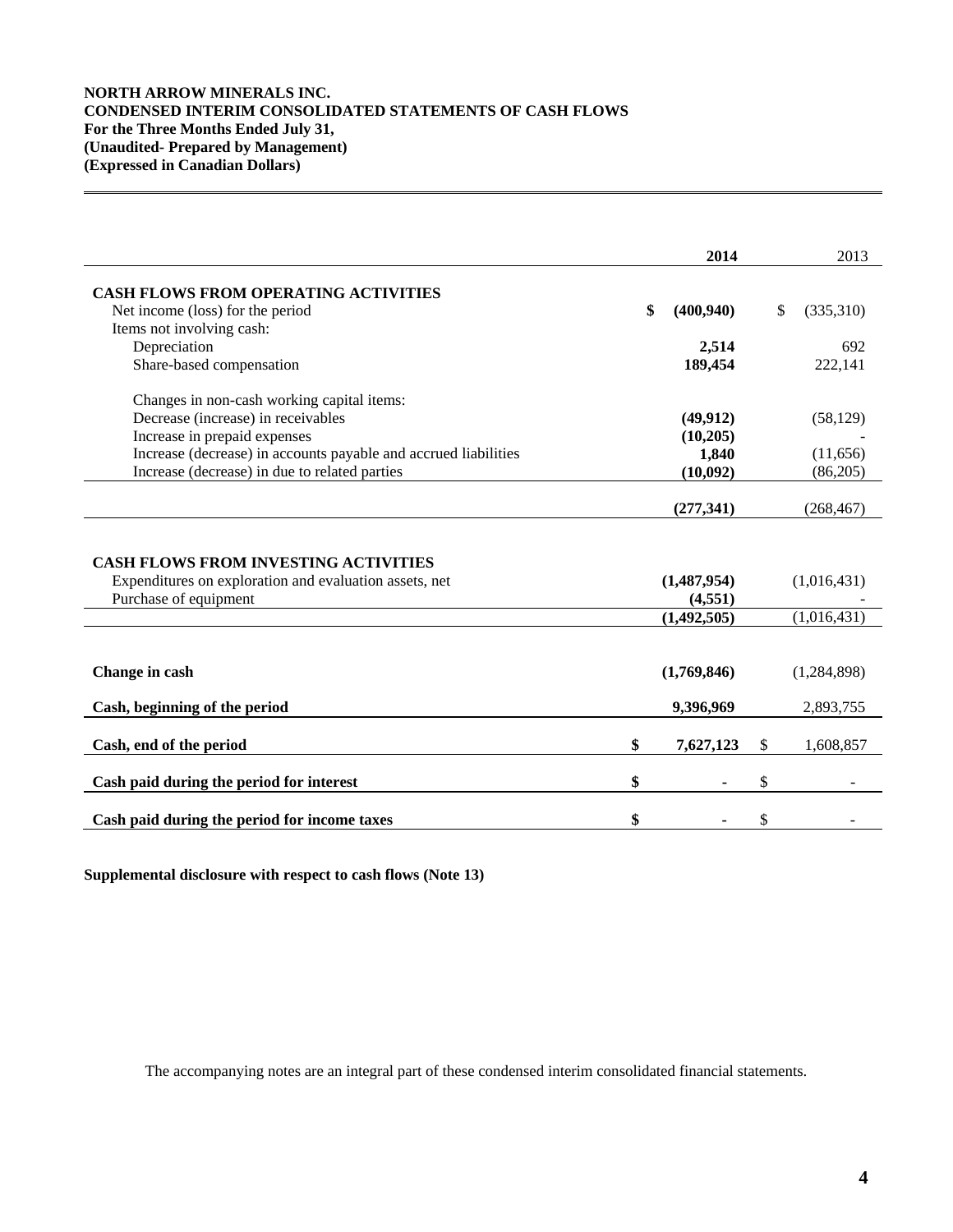# **NORTH ARROW MINERALS INC. CONDENSED INTERIM CONSOLIDATED STATEMENTS OF CHANGES IN EQUITY JULY 31, 2013 (Unaudited- Prepared by Management) (Expressed in Canadian Dollars)**

 $\overline{a}$ 

|                                                 | Number of<br><b>Shares</b> | Capital Stock            | Share-based<br>payment<br>reserve | Investment<br>revaluation<br>reserve | Deficit          | Total        |
|-------------------------------------------------|----------------------------|--------------------------|-----------------------------------|--------------------------------------|------------------|--------------|
|                                                 |                            |                          |                                   |                                      |                  |              |
| Balance, April 30, 2013                         | 28,439,741                 | \$14,863,029             | \$<br>938,235                     | \$(14,438)                           | \$(12, 132, 515) | \$ 3,654,311 |
| Share-based compensation<br>Warrants issued for |                            |                          | 222,141                           |                                      |                  | 222,141      |
| exploration and evaluation                      |                            | $\overline{\phantom{a}}$ | 314,325                           |                                      |                  | 314,325      |
| assets<br>Net loss                              | $\overline{\phantom{0}}$   | $\overline{\phantom{a}}$ |                                   |                                      | (335,310)        | (335,310)    |
| Investment loss                                 |                            |                          |                                   | (300)                                |                  | (300)        |
|                                                 |                            |                          |                                   |                                      |                  |              |
| Balance, July 31, 2013                          | 28,439,741                 | \$14,863,029             | \$1,474,701                       | \$(14,738)                           | \$(12,467,825)   | \$3,855,167  |
|                                                 |                            |                          |                                   |                                      |                  |              |
|                                                 |                            |                          |                                   |                                      |                  |              |
|                                                 |                            |                          |                                   |                                      |                  |              |
|                                                 |                            |                          |                                   |                                      |                  |              |
| Balance, April 30, 2014                         | 49,779,741                 | \$24,918,104             | \$2,334,073                       | \$(14,213)                           | \$(13,706,218)   | \$13,531,746 |
| Share-based compensation                        |                            |                          | 189,454                           |                                      |                  | 189,454      |
| Net loss                                        |                            |                          |                                   |                                      | (400, 940)       | (400, 940)   |
|                                                 |                            |                          |                                   |                                      |                  |              |
| <b>Balance, July 31, 2014</b>                   | 49,779,741                 | \$24,918,104             | \$2,523,527                       | \$(14,213)                           | \$(14,107,158)   | \$13,320,260 |

The accompanying notes are an integral part of these condensed interim consolidated financial statement.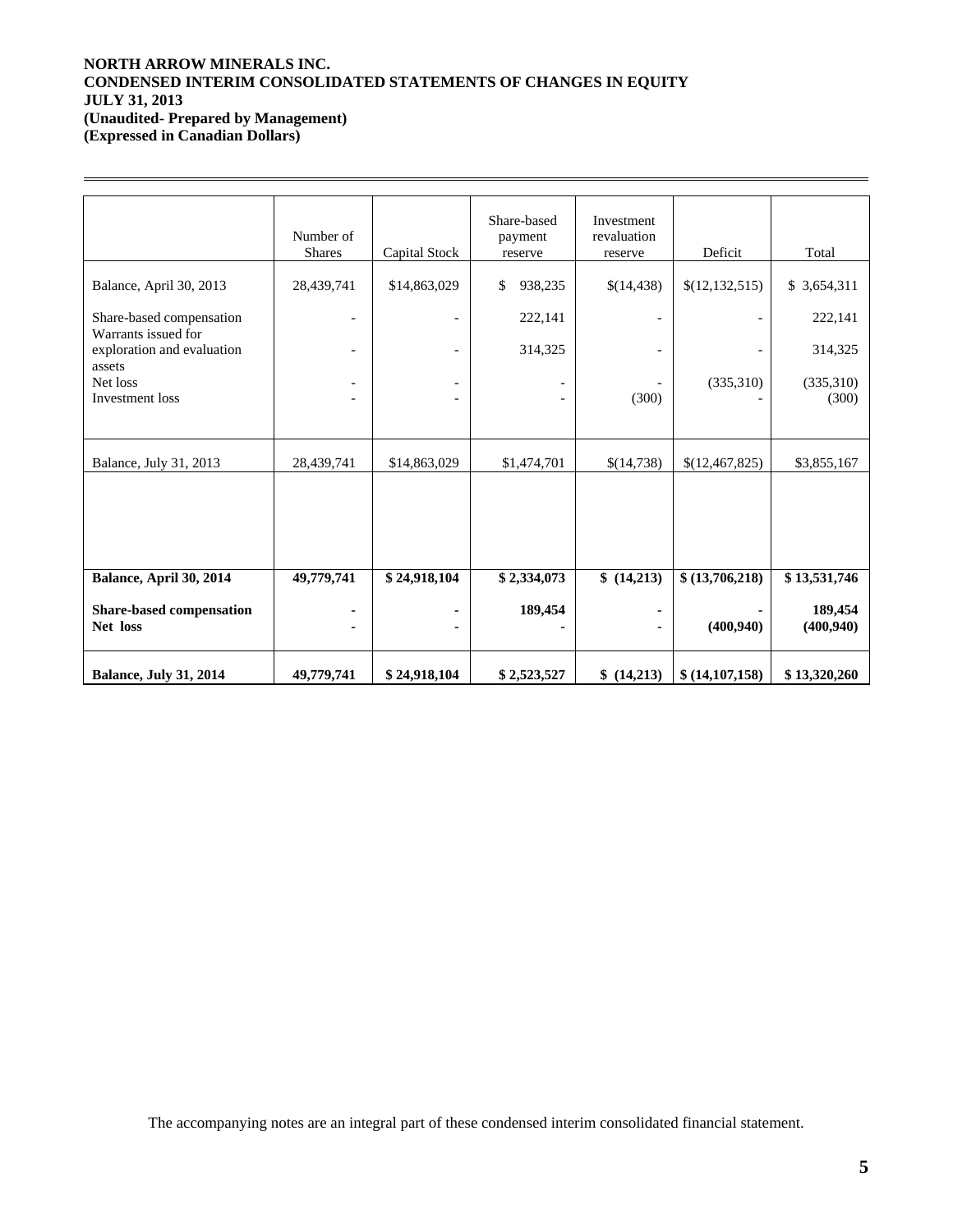## **1. NATURE AND CONTINUANCE OF OPERATIONS**

 $\overline{a}$ 

North Arrow Minerals Inc. (the "Company") is incorporated federally under the laws of the Canada Business Corporations Act ("CBCA"). The consolidated financial statements of the Company are presented in Canadian dollars, which is the functional currency of the Company. The Company trades on the TSX Venture Exchange (TSXV – NAR) and its registered office address is Ste. #860-625 Howe Street, Vancouver, BC, Canada V6C 2T6.

 The Company's principal business activity is the acquisition and exploration of exploration and evaluation assets. To date, the Company has not generated significant revenues from operations and is considered to be in the exploration stage.

The Company is in the process of acquiring and exploring its exploration and evaluation assets and has not yet determined whether these properties contain reserves that are economically recoverable. These financial statements have been prepared on the assumption that the Company will continue in operation for the foreseeable future and will be able to realize assets and discharge liabilities in the normal course of operations. At July 31, 2014, the Company has a deficit of \$14,107,158, no current source of revenue and may require additional funding to meet its planned activities beyond the upcoming fiscal year. The Company's continuation as a going concern is dependent on the successful results from its mineral property exploration activities and its ability to raise equity capital or borrowings sufficient to meet current and future obligations. There can be no assurances that management's plans for the Company will be successful. These material uncertainties may cast significant doubt upon the Company's ability to continue as a going concern. These financial statements do not include any adjustments to the recoverability and classification of assets and liabilities that might be necessary, should the Company be unable to continue as a going concern.

# **2. BASIS OF PRESENTATION**

### **Statement of Compliance.**

These condensed interim consolidated financial statements have been prepared in accordance with International Financial Reporting Standards ("IFRS") as issued by the International Accounting Standards Board ("IASB") and interpretations of the International Financial Reporting Interpretations Committee ("IFRIC") and specifically with IFRS applicable to the preparation of interim financial statements, including IAS 34, Interim Financial Reporting (IAS 34). These condensed interim consolidated financial statements should be read in conjunction with the Company's audited financial statements for the year ended April 30, 2014. These financial statements are presented in Canadian dollars unless otherwise noted.

### **Principles of Consolidation**

These consolidated financial statements include the accounts of the Company and its wholly-owned inactive subsidiary Compania Minera North Arrow Chile Limitada ("Minera"). All inter-company transactions and balances have been eliminated upon consolidation.

## **Significant accounting judgments, estimates and assumptions**

The preparation of financial statements in conformity with IFRS requires management to make certain estimates, judgments and assumptions that affect the reported amounts of assets and liabilities at the date of the financial statements and the reported revenues and expenses during this period.

Although management uses historical experiences and its best knowledge of the amount, events or actions to form the basis for judgments and estimates, actual results may differ from these estimates.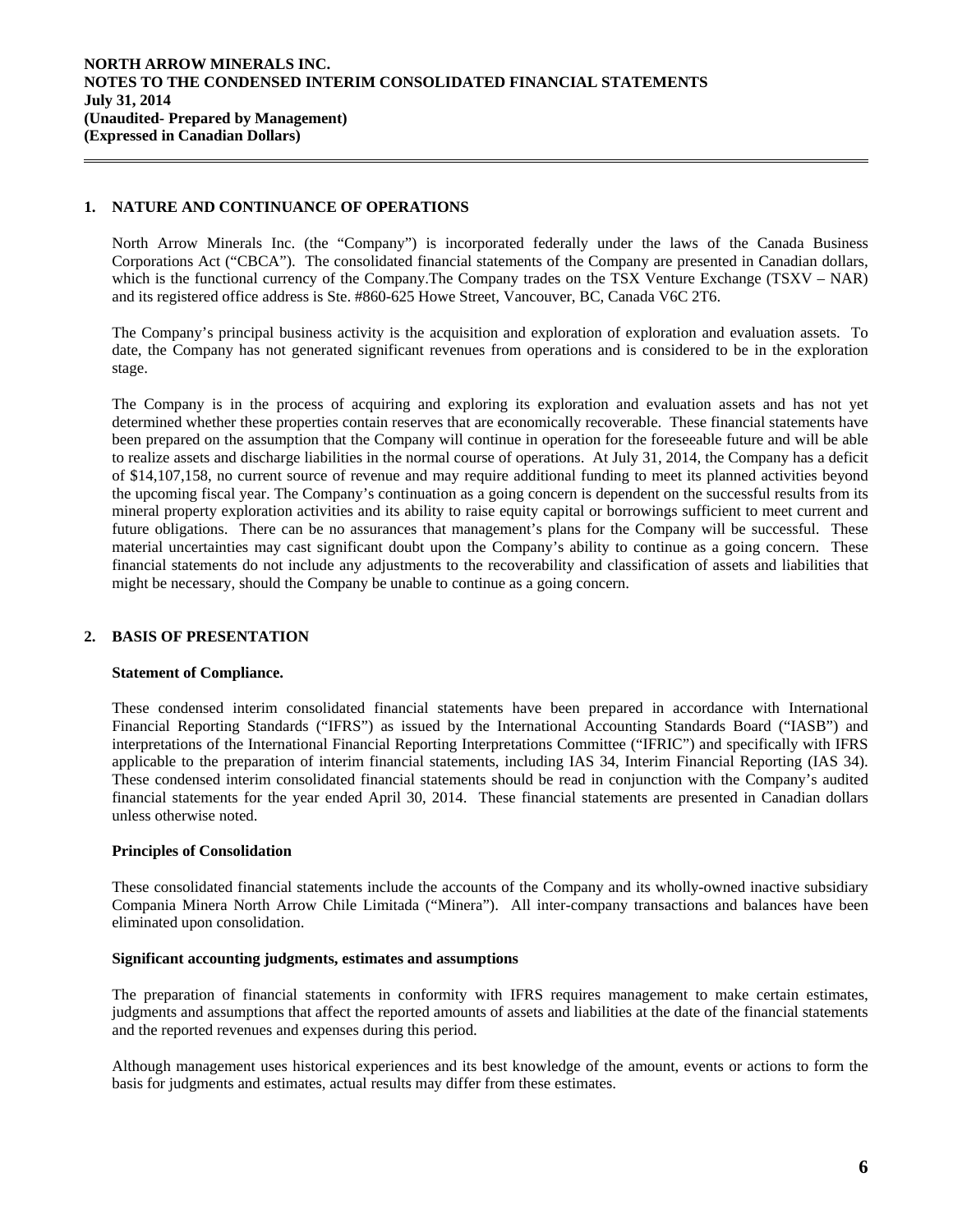## **2. BASIS OF PRESENTATION - continued**

 $\overline{a}$ 

#### **Significant accounting judgments, estimates and assumptions** *-* **continued**

The most significant accounts that require estimates as the basis for determining the stated amounts include the recoverability of exploration and evaluation assets, valuation of share-based payments, and valuation of deferred tax amounts.

Critical judgments exercised in applying accounting policies that have the most significant effect on the amounts recognized in the consolidated financial statements are as follows:

(i) Economic recoverability and probability of future benefits of exploration and evaluation costs*.* 

 Management has determined that exploration, evaluation and related costs incurred which were capitalized may have future economic benefits and may be economically recoverable. Management uses several criteria in its assessments of economic recoverability and probability of future economic benefits including geologic and other technical information, history of conversion of mineral deposits with similar characteristics to its own properties to proven and probable mineral reserves, the quality and capacity of existing infrastructure facilities, evaluation of permitting and environmental issues and local support for the project.

(ii) Valuation of share-based payments

The Company uses the Black-Scholes Option Pricing Model for valuation of share-based payments. Option pricing models require the input of subjective assumptions including expected price volatility, interest rates and forfeiture rate. Changes in the input assumptions can materially affect the fair value estimate and Company's earnings and equity reserves.

(iii) Income taxes

In assessing the probability of realizing income tax assets, management makes estimates related to expectations of future taxable income, applicable tax opportunities, expected timing of reversals of existing temporary differences and the likelihood that tax positions taken will be sustained upon examination by applicable tax authorities. In making its assessments, management gives additional weight to positive and negative evidence that can be objectively verified.

### **New Accounting pronouncements**

Refer to the audited financial statements for the year ended April 30, 2014 for a summary of significant accounting policies.

### **Changes in Accounting Standards**

The IASB has issued several new standards. Each of the new standards is effective for annual periods beginning on or after January 1, 2014 with early adoption permitted, except IFRS 7 which becomes effective January 1, 2015 and IFRS 9 which has a tentative effective date of January 1, 2018. The following is a brief summary of the new standards:

- IAS 36 Impairment of assets disclosure
	- This standard has limited scope amendments to disclosure requirements in IAS 36, Impairment of Assets. The adoption of IAS 36 did not result in any change in the financial statements.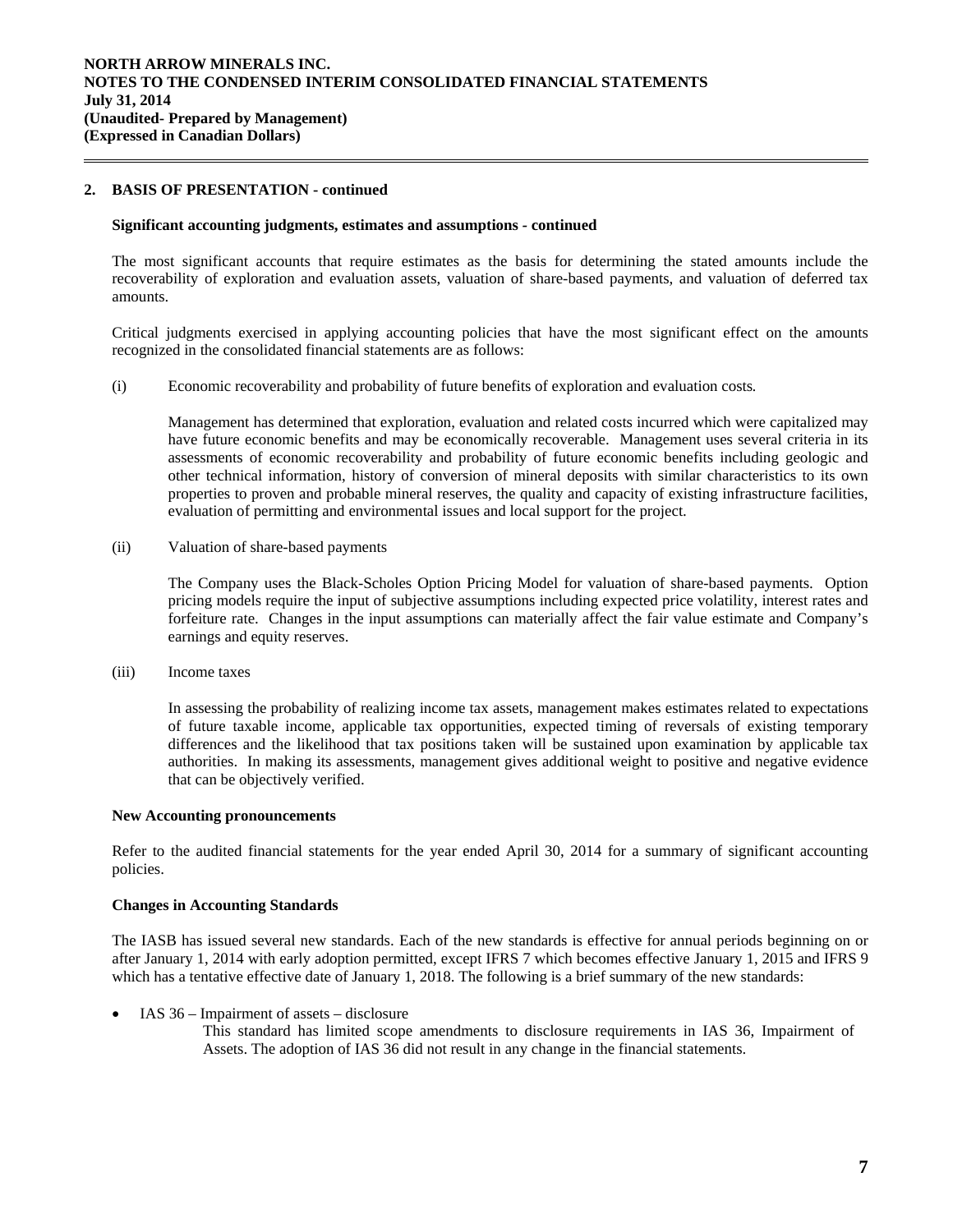### **3. SIGNIFICANT ACCOUNTING POLICIES**

 $\overline{a}$ 

- IAS 32 Financial instruments presentation This standard has been amended to clarify requirements for offsetting of financial assets and financial liabilities. The adoption of IAS 32 did not result in any change in the financial statements.
- IFRS 9 Financial Instruments classification and measurement
	- This is the first part of a new standard on classification and measurement of financial assets that will replace IAS 39, "Financial Instruments: Recognition and Measurement". IFRS 9 has two measurement categories: amortized cost and fair value. All equity instruments are measured at fair value. A debt instrument is recorded at amortized cost only if the entity is holding it to collect contractual cash flows and the cash flows represent principal and interest. Otherwise it is measured at fair value with changes in fair value through profit or loss. In addition, this new standard has been updated to include guidance on financial liabilities and derecognition of financial instruments. The extent of the impact of adoption of IFRS 9 has not yet been determined.
- IFRS 7 Financial instruments disclosure This standard has been amended to require additional disclosures on transition from IAS 39 to IFRS 9. The extent of the impact of adoption of IFRS 7 has not yet been determined.

# **4. FINANCIAL INSTRUMENTS AND RISK MANAGEMENT**

Financial instruments measured at fair value are classified into one of three levels in the fair value hierarchy according to the relative reliability of the inputs used to estimate the fair values. The three levels of the fair value hierarchy are:

- Level 1 Unadjusted quoted prices in active markets for identical assets or liabilities;
- Level 2 Inputs other than quoted prices that are observable for the asset or liability either directly or indirectly; and
- Level 3 Inputs that are not based on observable market data.

The Company's financial instruments consist of cash, marketable securities, receivables, accounts payable and accrued liabilities and, due to related parties. Cash is carried at fair value using a level 1 fair value measurement. The carrying value of receivables, accounts payable and accrued liabilities and due to related parties approximate their fair values due to their immediate or short-term maturity. Marketable securities are recorded at fair value based on the quoted market prices in active markets at the balance sheet date, which is consistent with level 1 of the fair value hierarchy.

The Company is exposed to a variety of financial risks by virtue of its activities, including credit risk, interest rate risk, liquidity risks, foreign currency risk, and equity market risk. The Company's objective with respect to risk management is to minimize potential adverse effects on the Company's financial performance. The Board of Directors provides direction and guidance to management with respect to risk management. Management is responsible for establishing controls and procedures to ensure that financial risks are mitigated to acceptable levels.

### Credit risk

Credit risk is the risk of financial loss to the Company if a counter-party to a financial instrument fails to meet its contractual obligations. The Company manages credit risk by investing its excess cash in short-term investments with investment grade ratings, issued by a Canadian chartered bank. The Company's receivables consist primarily of sales tax receivables due from the federal government and receivables from companies with which the Company has exploration agreements or options. The maximum exposure to credit risk at the reporting date is the carrying value of the Company's receivables and cash.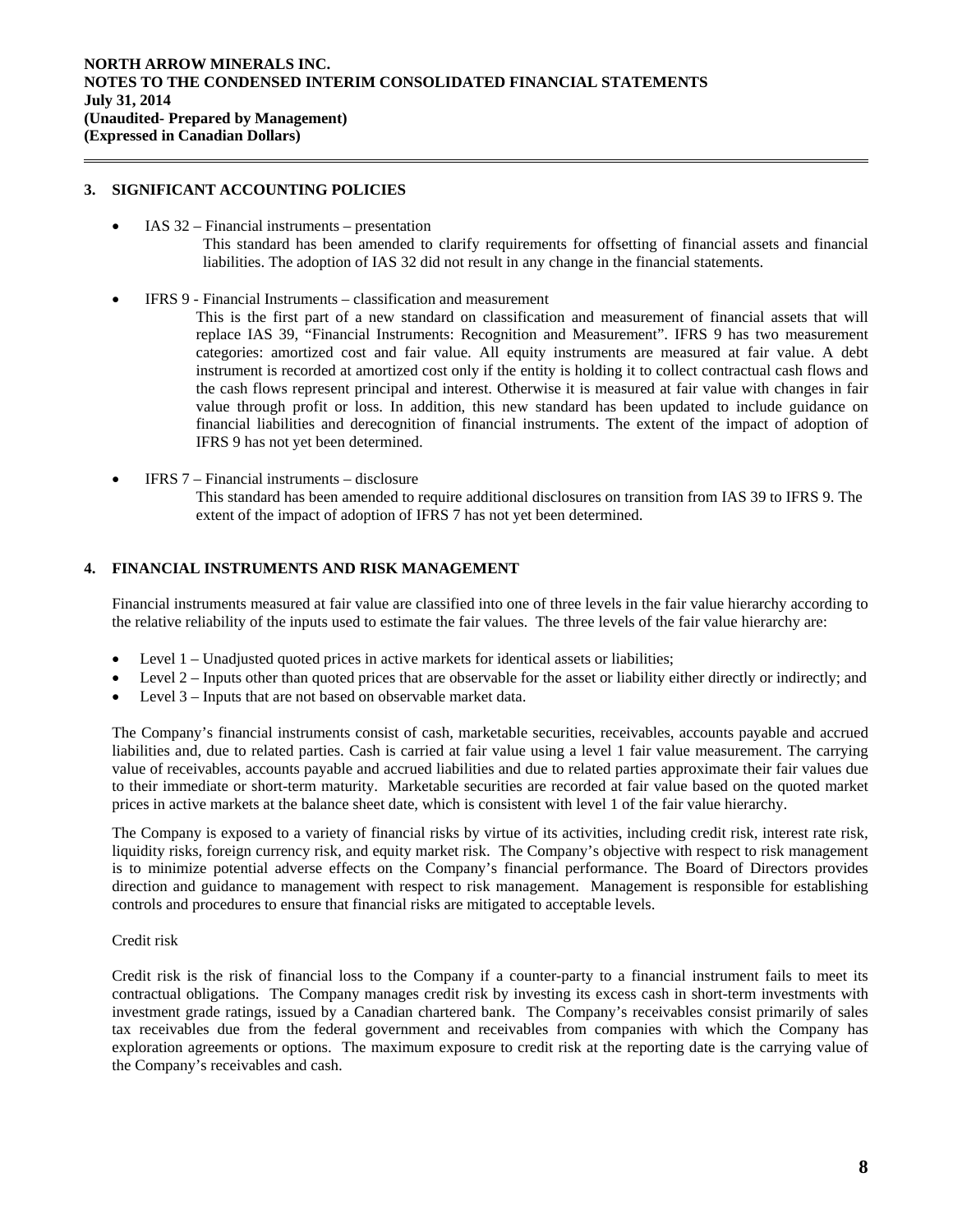### **4. FINANCIAL INSTRUMENTS AND RISK MANAGEMENT - continued**

#### Interest rate risk

 $\overline{a}$ 

Interest rate risk is the risk that the fair value or future cash flows of a financial instrument will fluctuate because of changes in market interest rates. Financial assets and liabilities with variable interest rates expose the Company to interest rate risk with respect to its cash flow. It is management's opinion that the Company is not exposed to significant interest rate risk.

### Liquidity risk

Liquidity risk is the risk that the Company will not be able to meet its obligations as they become due. The Company's ability to continue as a going concern is dependent on management's ability to raise the funds required through future equity financings, asset sales or exploration option agreements, or a combination thereof. The Company has no regular cash flow from its operating activities. The Company manages its liquidity risk by forecasting cash flow requirements for its planned exploration and corporate activities and anticipating investing and financing activities. Management and the Board of Directors are actively involved in the review, planning and approval of annual budgets and significant expenditures and commitments. Failure to realize additional funding could cast significant doubt on the Company's ability to continue as a going concern. As at July 31, 2014, the Company had cash of \$7,627,123 (April 30, 2014 - \$9,396,969) available to settle current liabilities of \$714,748 (April 30, 2014 - \$381,512).

### Equity market risk

The Company is exposed to equity price risk arising from its marketable securities, which are classified as available-forsale. The Company plans to sell its marketable securities as market conditions permit, or as is required to finance the Company's operations from time-to-time.

# **5. RECEIVABLES**

|                                                    | <b>July 31, 2014</b> | April 30, 2014  |
|----------------------------------------------------|----------------------|-----------------|
| HST/GST receivables<br>Trade and other receivables | 95,593<br>6,791      | 45,714<br>6,758 |
|                                                    | 102,384<br>\$        | 52,472          |

# **6. MARKETABLE SECURITIES**

During the year ended April 30, 2012, the Company received 15,000 (75,000 pre-consolidation) common shares of Adamera Minerals Corp., a TSX-V listed company in exchange for certain exploration data.

|                                                     |         |                         | <b>July 31, 2014</b>      |                                |          | April 30, 2014     |                         |
|-----------------------------------------------------|---------|-------------------------|---------------------------|--------------------------------|----------|--------------------|-------------------------|
|                                                     |         | Cost                    | <b>Unrealized</b><br>Loss | Fair<br><b>Market</b><br>Value | Cost     | Unrealized<br>Loss | Fair<br>Market<br>Value |
| <sub>of</sub><br>shares<br>Common<br>Minerals Corp. | Adamera | $\mathbf{\$}$<br>15,488 | \$(14,213)                | \$1,275                        | \$15,488 | \$(14,213)         | \$1,275                 |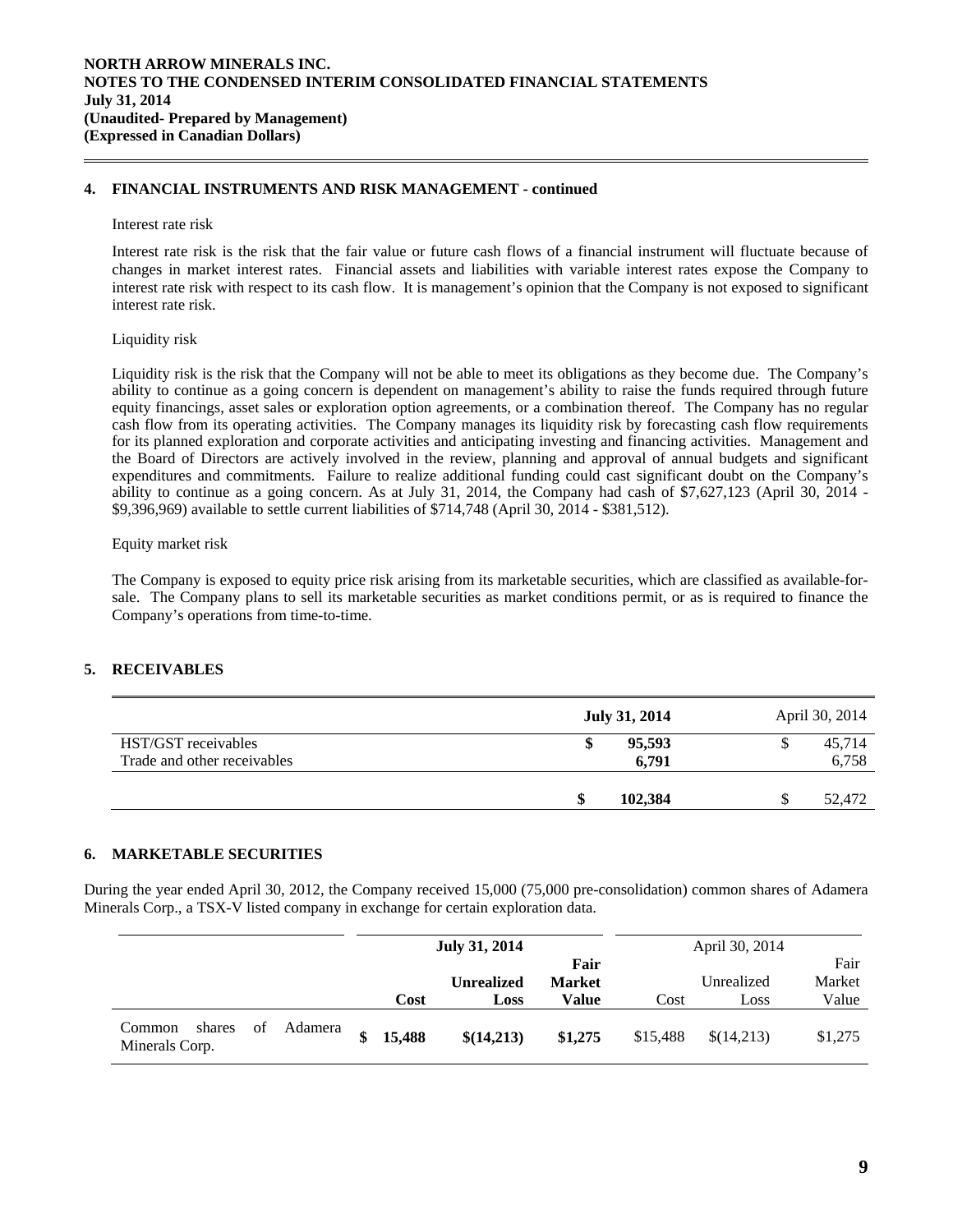# **7. EQUIPMENT**

 $\overline{a}$ 

|                                 | <b>Office and computer</b><br>equipment | <b>Field</b><br>equipment | <b>Total</b>  |
|---------------------------------|-----------------------------------------|---------------------------|---------------|
| Cost                            |                                         |                           |               |
| Balance, April 30, 2013         | \$<br>6,474                             | \$<br>÷,                  | \$<br>6,474   |
| Additions                       | 1,086                                   | 93,775                    | 94,861        |
| Balance, April 30, 2014         | 7,560                                   | 93,775                    | 101,335       |
| <b>Additions</b>                | 4,551                                   |                           | 4,551         |
| <b>Balance, July 31, 2014</b>   | \$12,111                                | \$93,775                  | \$<br>105,886 |
|                                 |                                         |                           |               |
| <b>Accumulated Depreciation</b> |                                         |                           |               |
| Balance, April 30, 2013         | \$<br>5,782                             | \$                        | \$<br>5,782   |
| Depreciation                    | 856                                     |                           | 856           |
| Balance, April 30, 2014         | 6,638                                   |                           | 6,638         |
| <b>Depreciation</b>             | 170                                     | 2,344                     | 2,514         |
| <b>Balance, July 31, 2014</b>   | 6,808<br>\$                             | \$<br>2,344               | \$<br>9,152   |
|                                 |                                         |                           |               |
|                                 |                                         |                           |               |
| <b>Carrying amounts</b>         |                                         |                           |               |
| April 30, 2014                  | \$<br>922                               | \$93,775                  | \$<br>94,697  |
| <b>July 31, 2014</b>            | \$<br>5,303                             | \$91,431                  | \$<br>96,734  |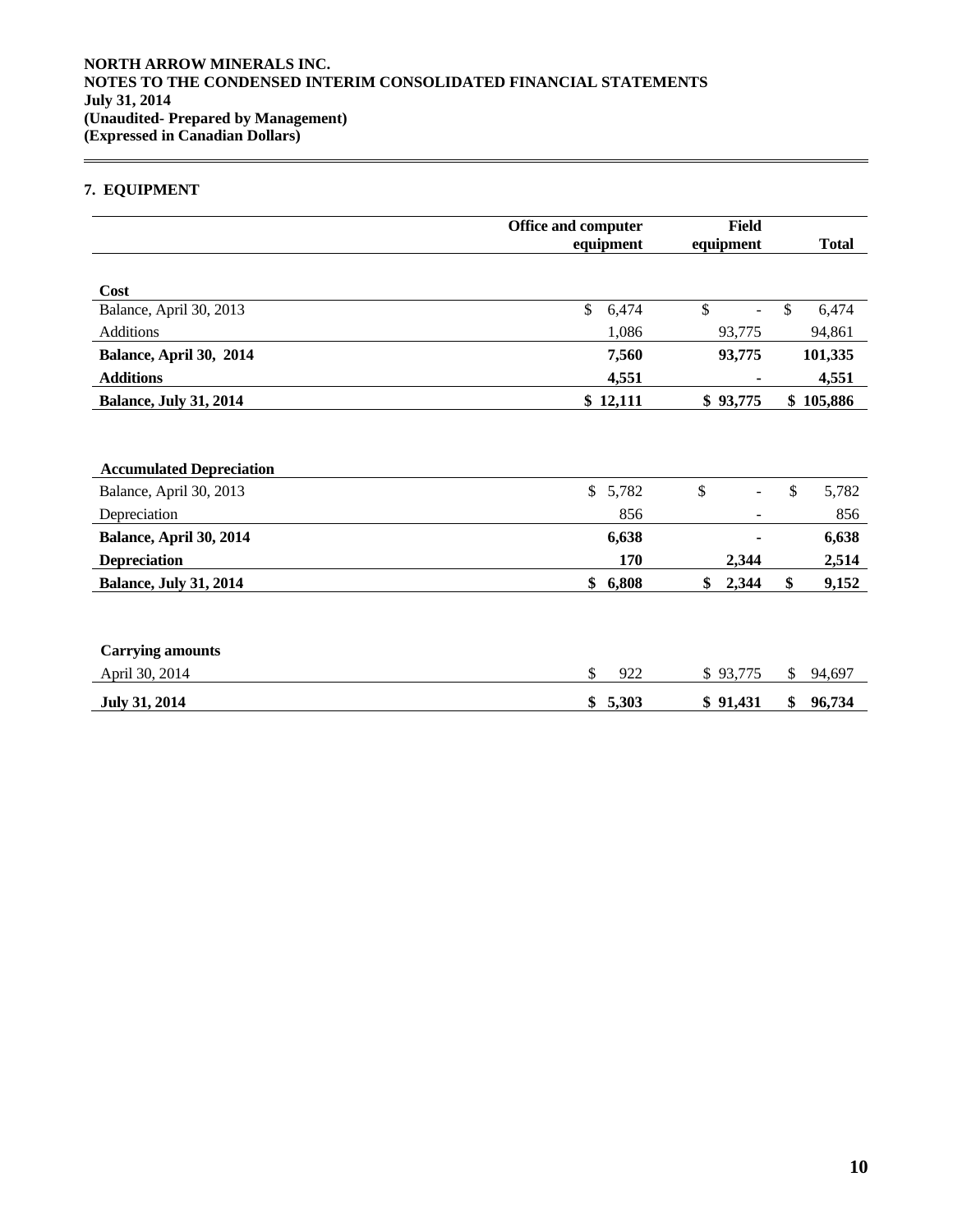# **8. EXPLORATION AND EVALUATION ASSETS**

|                                                                        |                   | <b>Expended</b>          | Write-offs               |                      |
|------------------------------------------------------------------------|-------------------|--------------------------|--------------------------|----------------------|
|                                                                        |                   | <b>During</b>            | During the               |                      |
|                                                                        | April 30, 2014    | the Period               | Period                   | <b>July 31, 2014</b> |
| <b>Diamond Properties</b>                                              |                   |                          |                          |                      |
| Lac de Gras, Canada                                                    |                   |                          |                          |                      |
| <b>Exploration</b> costs                                               | 235,404           |                          |                          | 235,404              |
| Acquisition and tenure costs                                           | 277,918           |                          |                          | 277,918              |
| Geological, data collection and assays                                 | 153,559           |                          |                          | 153,559              |
| Office and salaries                                                    | 134,040           |                          |                          | 134,040              |
|                                                                        | 800,921           | $\overline{\phantom{a}}$ | $\overline{\phantom{a}}$ | 800,921              |
| Pikoo, Canada                                                          |                   |                          |                          |                      |
| <b>Exploration</b> costs                                               | 302,574           | 69,635                   |                          | 372,209              |
| Drilling                                                               | 602,315           |                          |                          | 602,315              |
| Acquisition and tenure costs                                           | 7,453             |                          |                          | 7,453                |
| Geological, data collection and assays                                 | 72,852            | 273,098                  |                          | 345,950              |
| Office and salaries                                                    | 120,144           | 90,227                   |                          | 210,371              |
| Contributions from joint-venture partner                               |                   | (90,200)                 | $\overline{\phantom{a}}$ | (90, 200)            |
|                                                                        | 1,105,338         | 342,760                  | $\overline{\phantom{a}}$ | 1,448,098            |
| Timiskaming, Canada                                                    |                   |                          |                          |                      |
| <b>Exploration</b> costs                                               | 4,638             |                          |                          | 4,638                |
| Drilling                                                               | 94,389            |                          |                          | 94,389               |
| Acquisition and tenure costs                                           | 326,757           |                          |                          | 326,757              |
| Geological, data collection and assays                                 | 19,560            | 46,077                   |                          | 65,637               |
| Office and salaries                                                    | 6,542             | 5,682                    |                          | 12,224               |
|                                                                        | 451,886           | 51,759                   | $\overline{\phantom{a}}$ | 503,645              |
| Qilalugaq, Canada                                                      |                   |                          |                          |                      |
| <b>Exploration</b> costs                                               | 87,641            | 66,711                   |                          | 154,352              |
| Acquisition and tenure costs                                           | 24,623            | 22,770                   |                          | 47,393               |
| Geological, data collection and assays                                 | 84,069            | 940,470                  |                          | 1,024,539            |
| Office and salaries                                                    | 41,058            | 38,569                   | $\overline{\phantom{a}}$ | 79,627               |
|                                                                        | 237,391           | 1,068,520                |                          | 1,305,911            |
| Luxx, Canada                                                           |                   |                          |                          |                      |
| <b>Exploration</b> costs                                               | 38,370            |                          |                          | 38,370               |
|                                                                        |                   |                          |                          |                      |
| Acquisition and tenure costs<br>Geological, data collection and assays | 135,028           | 1,140<br>380             |                          | 136,168<br>104,571   |
| Office and salaries                                                    | 104,191<br>26,824 | 5,911                    |                          | 32,735               |
|                                                                        |                   |                          | $\overline{\phantom{a}}$ |                      |
|                                                                        | 304,413           | 7,431                    | $\overline{\phantom{a}}$ | 311,844              |
| Mel, Canada                                                            |                   |                          |                          |                      |
| <b>Exploration</b> costs                                               | 7,961             |                          |                          | 7,961                |
| Acquisition and tenure costs                                           | 126,772           | 1,700                    |                          | 128,472              |
| Geological, data collection and assays                                 | 126,012           | 4,745                    |                          | 130,757              |
| Office and salaries                                                    | 13,140            | 3,765                    | $\overline{\phantom{a}}$ | 16,905               |
|                                                                        | 273,885           | 10,210                   | $\overline{\phantom{a}}$ | 284,095              |
| Redemption, Canada                                                     |                   |                          |                          |                      |
| <b>Exploration</b> costs                                               | 3,879             | 43,694                   |                          | 47,573               |
| Drilling                                                               |                   | 74,147                   |                          | 74,147               |
| Acquisition and tenure costs                                           | 39,651            |                          |                          | 39,651               |
| Geological, data collection and assays                                 | 1,031,914         | 207,427                  |                          | 1,239,341            |
| Office and salaries                                                    | 101,631           | 23,494                   |                          | 125,125              |
|                                                                        | 1,177,075         | 348,762                  | $\overline{\phantom{a}}$ | 1,525,837            |
| <b>TOTAL</b>                                                           | \$<br>4,350,909   | \$1,829,442              | \$<br>$\blacksquare$     | \$<br>6,180,351      |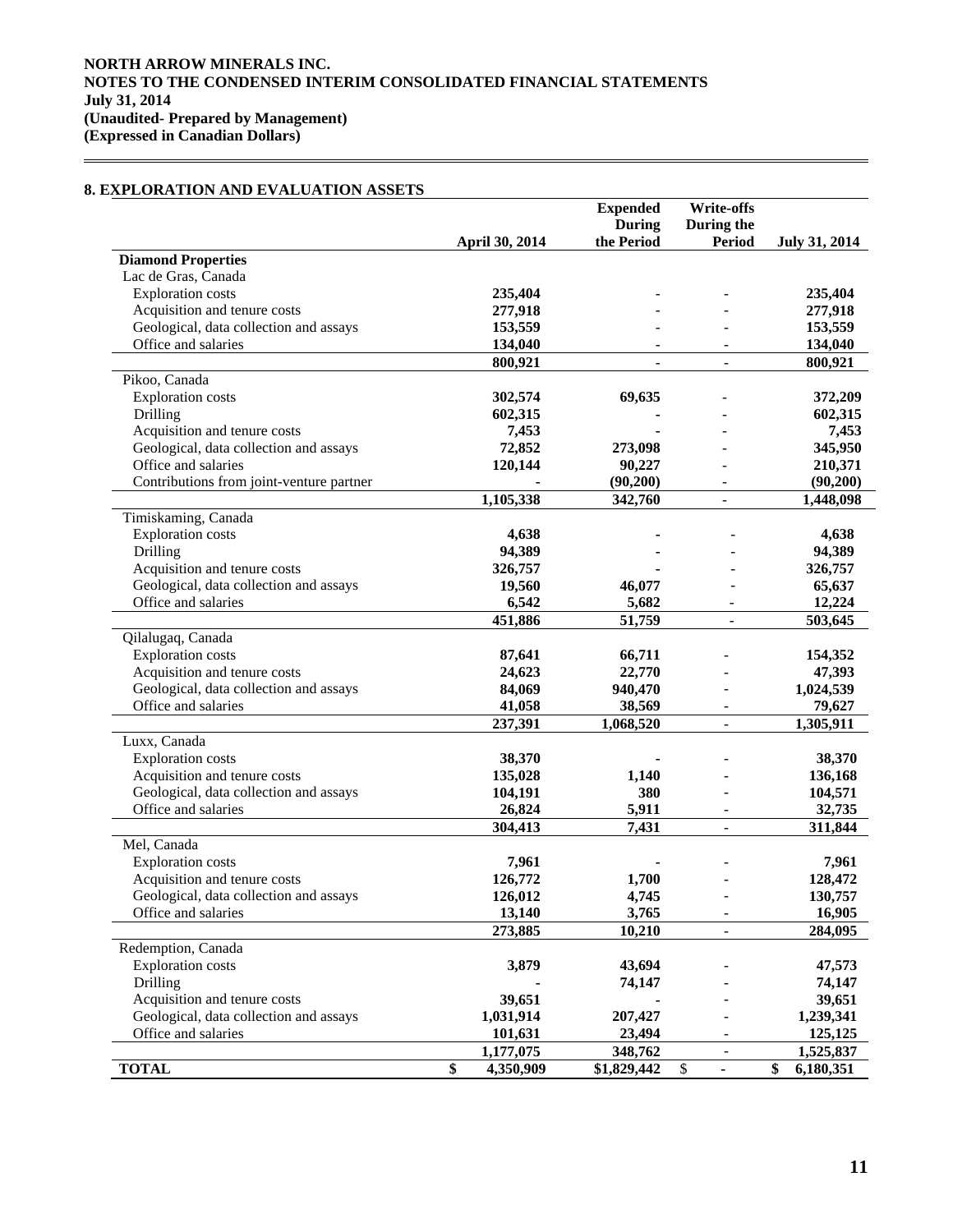# **8. EXPLORATION AND EVALUATION ASSETS - continued**

 $\overline{a}$ 

|                                        | April 30, 2013   | <b>Expended</b><br><b>During</b><br>the Period | <b>Write-offs</b><br>During the<br><b>Period</b> | April 30,<br>2014 |
|----------------------------------------|------------------|------------------------------------------------|--------------------------------------------------|-------------------|
| <b>Gold Properties, Canada</b>         |                  |                                                |                                                  |                   |
| <b>Exploration</b> costs               | \$<br>24,389     | \$                                             | \$<br>(24, 389)                                  | \$                |
| Acquisition costs                      | 81,044           |                                                | (81,044)                                         |                   |
| Geological, data collection and assays | 458              |                                                | (458)                                            |                   |
| Office and salaries                    | 20,704           | 1,706                                          | (22, 410)                                        |                   |
|                                        | 126,595          | 1,706                                          | (128, 301)                                       |                   |
| <b>Diamond Properties</b>              |                  |                                                |                                                  |                   |
| Lac de Gras, Canada                    |                  |                                                |                                                  |                   |
| <b>Exploration</b> costs               | 235,404          |                                                |                                                  | 235,404           |
| Acquisition and tenure costs           | 277,918          |                                                |                                                  | 277,918           |
| Geological, data collection and assays | 153,489          | 70                                             |                                                  | 153,559           |
| Office and salaries                    | 126,608          | 7,432                                          |                                                  | 134,040           |
|                                        | 793,419          | 7,502                                          |                                                  | 800,921           |
| Pikoo, Canada                          |                  |                                                |                                                  |                   |
| <b>Exploration costs</b>               | 6,099            | 296,475                                        |                                                  | 302,574           |
| Drilling                               |                  | 602,315                                        |                                                  | 602,315           |
| Acquisition and tenure costs           | 6,667            | 786                                            |                                                  | 7,453             |
| Geological, data collection and assays |                  | 72,852                                         |                                                  | 72,852            |
| Office and salaries                    |                  | 120,144                                        |                                                  | 120,144           |
|                                        | 12,766           | 1,092,572                                      |                                                  | 1,105,338         |
| Timiskaming, Canada                    |                  |                                                |                                                  |                   |
| <b>Exploration costs</b>               |                  | 32                                             |                                                  |                   |
| Drilling                               | 4,606<br>92,672  |                                                |                                                  | 4,638<br>94,389   |
| Acquisition and tenure costs           |                  | 1,717                                          |                                                  |                   |
|                                        | 12,432<br>19,532 | 314,325<br>28                                  |                                                  | 326,757           |
| Geological, data collection and assays |                  |                                                |                                                  | 19,560            |
| Office and salaries                    |                  | 6,542                                          |                                                  | 6,542             |
|                                        | 129,242          | 322,644                                        |                                                  | 451,886           |
| Qilalugaq, Canada                      |                  |                                                |                                                  |                   |
| <b>Exploration</b> costs               |                  | 87,641                                         |                                                  | 87,641            |
| Acquisition and tenure costs           | 6,666            | 17,957                                         |                                                  | 24,623            |
| Geological, data collection and assays |                  | 84,069                                         |                                                  | 84,069            |
| Office and salaries                    |                  | 41,058                                         |                                                  | 41,058            |
|                                        | 6,666            | 230,725                                        | $\frac{1}{2}$                                    | 237,391           |
| Luxx, Canada                           |                  |                                                |                                                  |                   |
| <b>Exploration</b> costs               |                  | 38,370                                         |                                                  | 38,370            |
| Acquisition and tenure costs           |                  | 135,028                                        |                                                  | 135,028           |
| Geological, data collection and assays |                  | 104,191                                        |                                                  | 104,191           |
| Office and salaries                    |                  | 26,824                                         |                                                  | 26,824            |
|                                        |                  | 304,413                                        |                                                  | 304,413           |
| Mel, Canada                            |                  |                                                |                                                  |                   |
| <b>Exploration</b> costs               |                  | 7,961                                          |                                                  | 7,961             |
| Acquisition and tenure costs           |                  | 126,772                                        |                                                  | 126,772           |
| Geological, data collection and assays |                  | 126,012                                        |                                                  | 126,012           |
| Office and salaries                    |                  | 13,140                                         |                                                  | 13,140            |
|                                        |                  | 273,885                                        |                                                  | 273,885           |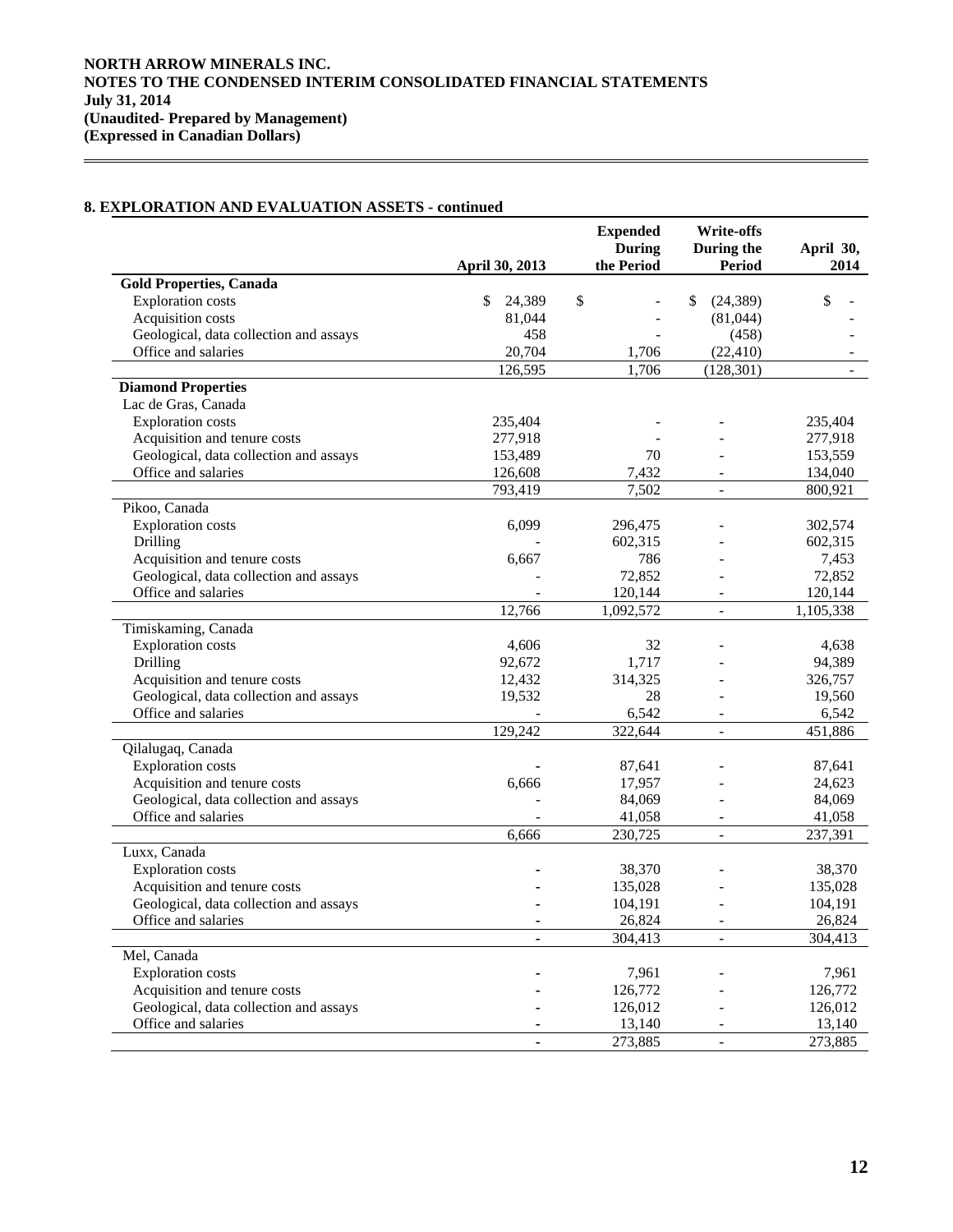## **8. EXPLORATION AND EVALUATION ASSETS - continued**

| Redemption, Canada                     |           |             |           |           |
|----------------------------------------|-----------|-------------|-----------|-----------|
| <b>Exploration</b> costs               |           | 3,879       |           | 3,879     |
| Acquisition and tenure costs           | ۰         | 39,651      |           | 39,651    |
| Geological, data collection and assays | ۰         | 1,031,914   | -         | 1,031,914 |
| Office and salaries                    |           | 101,631     |           | 101,631   |
|                                        |           | 1,177,075   |           | 1,177,075 |
|                                        |           |             |           |           |
| <b>TOTAL</b>                           | 1,068,688 | \$3.410.522 | (128,301) | 4,350,909 |

 Title to exploration and evaluation assets involves certain inherent risks due to the difficulties of determining the validity of certain claims as well as the potential for problems arising from the frequently ambiguous conveyancing history characteristic of many exploration and evaluation assets. The Company has investigated title to all of its exploration and evaluation assets and, to the best of its knowledge, title to all of these assets are in good standing.

### **Diamond Properties, Canada**

 $\overline{a}$ 

### Lac de Gras, Northwest Territories

In August 2011, the Company entered into an option agreement with Harry Winston Diamond Mines Ltd. (subsequently Dominion Diamond Corp.) ("Dominion"), and Springbok Holdings Inc. ("Springbok"), to jointly explore Springbok and the Company's Lac de Gras property and Dominion's land holdings contiguous to Springbok and the Company's Lac de Gras property (collectively, the "JV Property").

Dominion must incur exploration expenditures of at least \$5,000,000 over a 5 year period to allow the option to vest. Upon vesting, a joint venture will be formed whereby Dominion will hold a 55% interest and the Company and Springbok will share equally a 45% interest in the JV Property.

On October 24, 2012, the Company entered into an agreement with Springbok to acquire Springbok's 50% interest in the Lac de Gras property ("the Springbok Interests"). The Springbok Interests include the right to obtain a 22.5% interest in the JV Property, subject to the terms and conditions of the option agreement among Springbok, the Company and Dominion. Under the terms of the agreement with Springbok, the Company issued 1,000,000 post-consolidation shares at a value of \$235,000 to Springbok for the Springbok Interests. As additional consideration, in the event that Dominion exercises its option and earns a 55% interest in the JV Property and the Company subsequently incurs \$2 million in joint venture expenditures on the JV Property, the Company will issue to Springbok that number of common shares of the Company having a value of \$1 million.

# Timiskaming, Pikoo and Qilalugaq Diamond Projects, Canada

On March 12, 2013, the Company entered into an assignment agreement with 0954506 B.C. Ltd. ("BCCo") under which BCCo agreed to assign and transfer to the Company all of BCCo's interest and obligations in certain options to earn an 80% interest in the Timiskaming, Pikoo and Qilalugaq diamond projects. Stornoway Diamond Corporation ("Stornoway") is the holder of a 100% interest in all three projects and had granted BCCo options to acquire the 80% interests in the projects. BCCo is a private company controlled by a party related to a director of the Company. Stornoway will retain a one-time right to buy-back a 20% interest in any of the projects once the Company completes an option work program and provides Stornoway with notice of its intent to vest an 80% interest in a project. Under the terms of the agreement, the cost of the buy-back will be equal to three times the costs incurred in connection with the applicable option work program.

Under the terms of the assignment agreement the Company paid BCCo \$20,000 and issued BCCo 500,000 transferrable share purchase warrants having a fair value of \$314,325 which was included in acquisition costs at the time the Company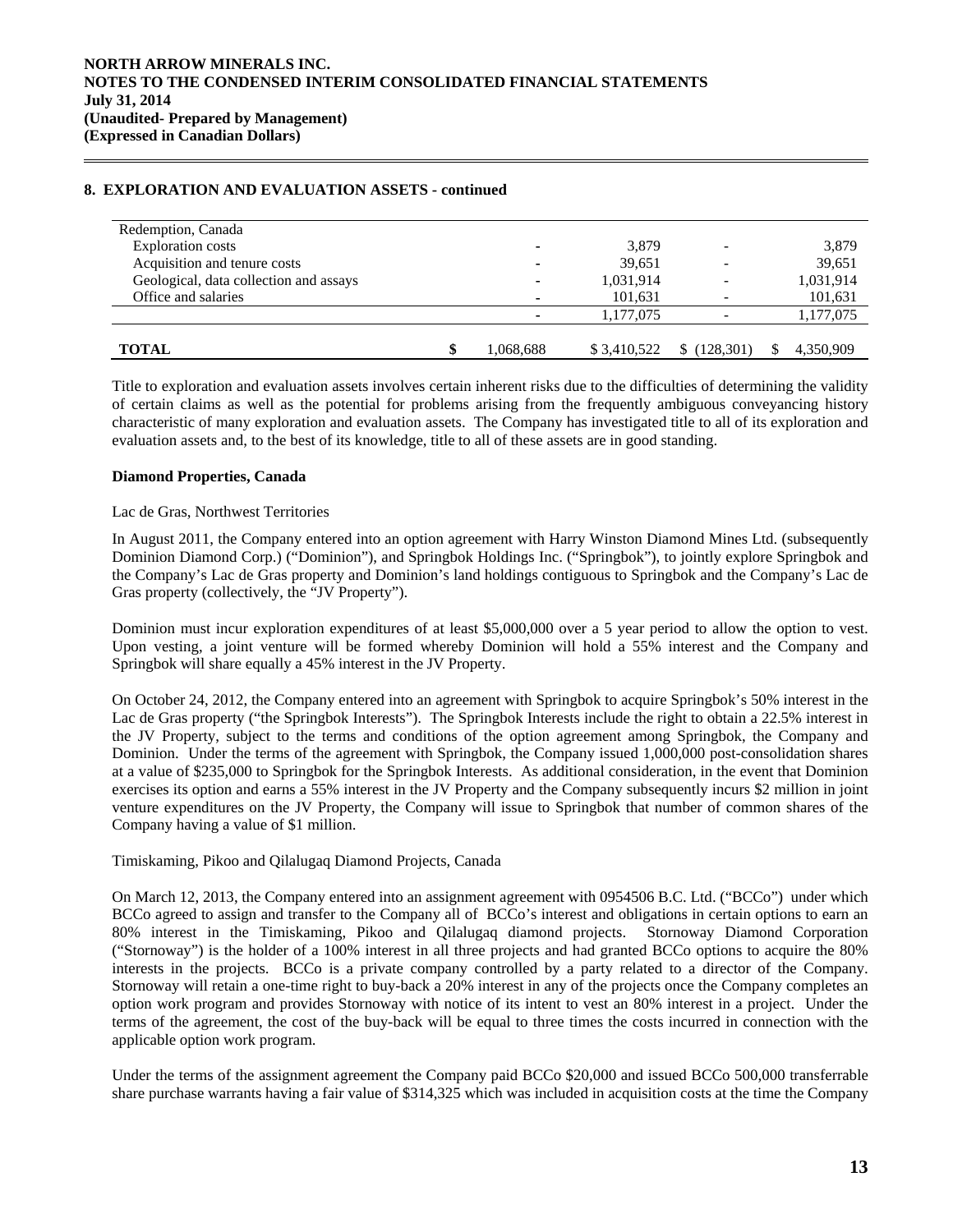### **8. EXPLORATION AND EVALUATION ASSETS - continued**

earned its interest in one of the projects. Each share purchase warrant entitles the holder to acquire one common share of the Company at a price of \$0.25 for a period of five years from the date of issuance. In addition, the Company completed a required \$2,000,000 financing.

### *Qilalugaq diamond project, Nunavut*

 $\overline{a}$ 

The Company has the option to earn an 80% interest in the Qilalugaq project by completing an option work program that includes the collection of a minimum 1,000 tonne mini-bulk sample within two years of receipt of the required land use permit or no later than January 2018. The project is subject to a 3% net smelter royalty on metals produced and a 3% gross-overriding royalty on the sale of industrial minerals, including diamonds.

### *Pikoo diamond project, Saskatchewan*

The Company has earned an 80% interest in the Pikoo diamond project by completing an option work program consisting of a minimum 2,000 meter diamond drilling program. During the year ended April 30, 2014, the Company issued Stornoway notice that it had completed the option work program and had therefore vested at an 80% interest in the project, subject to Stornoway's right to buy back a further 20% interest in the project. During the year ended April 30, 2014 the Company was notified by Stornoway that Stornoway did not elect to exercise its right to buy back a further 20% interest in the project. Ongoing evaluation of the project is subject to an 80/20 (Company/Stornoway) participating joint venture.

### *Timiskaming diamond project, Ontario/Quebec*

The Company has earned an 80% interest in the Timiskaming diamond project by completing an option work program that includes testing three separate geophysical targets with at least one diamond drill hole.

During the year ended April 30, 2014, the Company issued Stornoway notice that it had completed the option work program and had therefore vested at an 80% interest in the project subject to Stornoway's right to buy back a 20% interest in the project. During the year ended April 30, 2014, the Company was notified by Stornoway that Stornoway would not elect to exercise its right to buy back a further 20% interest in the project. Accordingly, under the terms of the Company's assignment agreement with BCCo., the value of warrants issued to BCCo. under the terms of the assignment agreement was included in the acquisition costs at the time the Company earned its interest in the Timiskaming diamond project. Ongoing evaluation of the project is subject to an 80/20 (Company/Stornoway) participating joint venture.

### Redemption project, Northwest Territories

In July 2013, the Company entered into an option agreement with Arctic Star Resources Ltd. ("Arctic Star") whereby it can earn a 55% interest in Arctic Star's Redemption diamond project in the Lac de Gras region of the Northwest Territories. Under the terms of the option agreement, the Company can earn a 55% interest in the project by incurring \$5,000,000 in exploration expenditures prior to July 1, 2017, including a firm commitment to spend \$1,000,000 prior to July 1, 2014. On July 11, 2014, the Company and Arctic Star signed an addendum to the option agreement under which the project area was expanded to include three additional mineral claims and one mining lease.

### Mel project, Nunavut

In July 2013, the Company acquired a 100% interest in the Mel diamond project in Nunavut. The acquisition was subject to a purchase and sale agreement with Anglo Celtic Exploration Ltd., a private company controlled by a director of the Company. Under the terms of the agreement, the Company acquired a 100% interest in the property for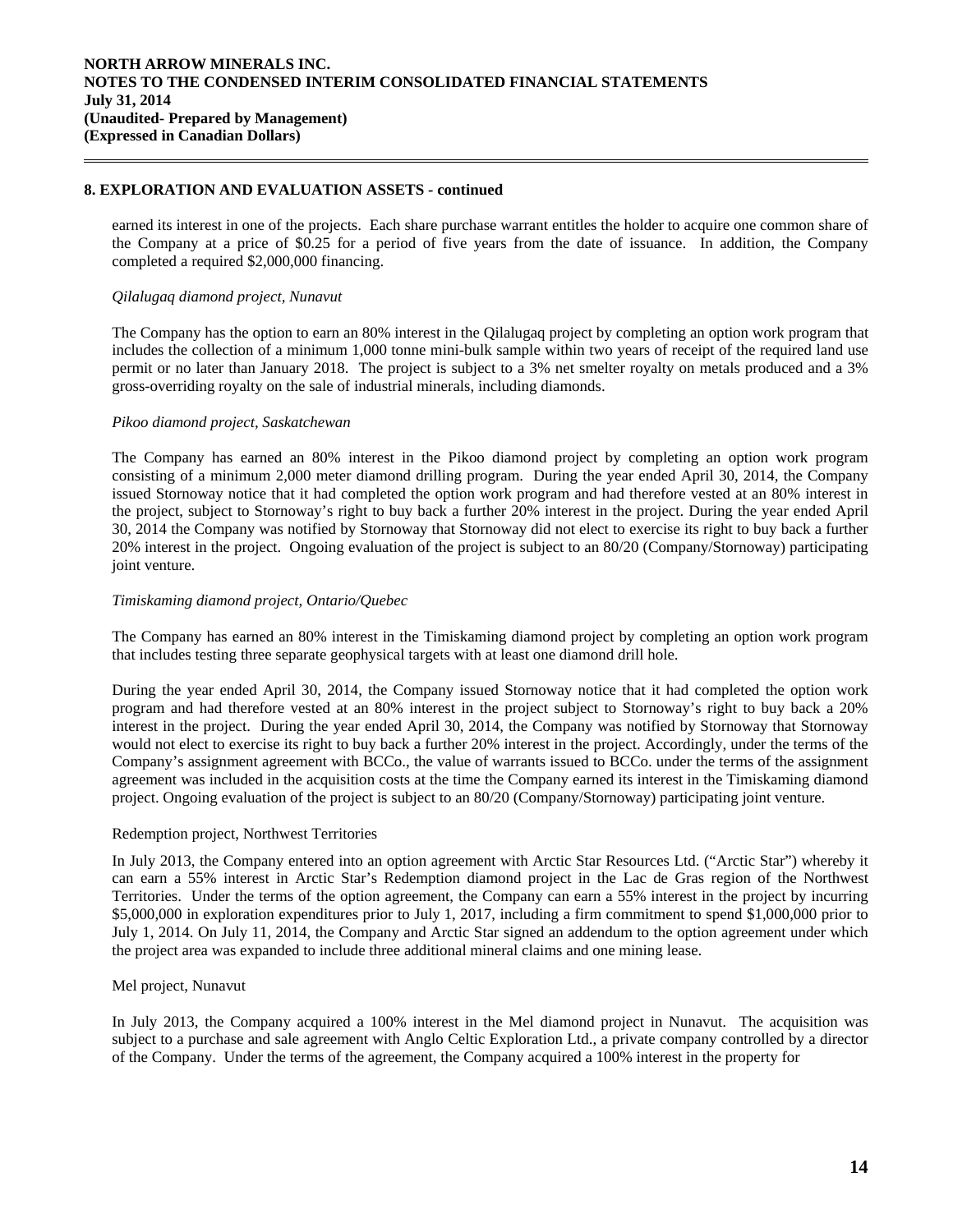### **8. Exploration and evaluation assets- continued**

consideration of a 1% gross overriding royalty and 250,000 warrants entitling the holder to acquire 250,000 shares at a price of \$0.65 per share for a period of five years. The warrants have a fair value of \$126,502 which has been included in acquisition costs. In addition, the Company retains the right to buy back one half of the gross overriding royalty for \$1,000,000 at any time.

#### Luxx project, Nunavut

 $\overline{a}$ 

In July 2013, the Company acquired a 100% interest in the Luxx diamond project in Nunavut. The acquisition was subject to a purchase and sale agreement with Anglo Celtic Exploration Ltd., a private company controlled by a director of the Company. Under the terms of the agreement, the Company acquired a 100% interest in the property for consideration of a 1% gross overriding royalty and 250,000 warrants entitling the holder to acquire 250,000 shares at a price of \$0.65 per share for a period of five years. The warrants have a fair value of \$126,502 which has been included in acquisition costs. In addition, the Company retains the right to buy back one half of the gross overriding royalty for \$1,000,000 at any time.

### **Gold and Base Metal Properties, Canada**

 In addition to the properties described above, the Company maintains interests in various gold and base metal properties in the Northwest Territories, and Nunavut.

### Hope Bay Property, Nunavut

On January 28, 2011 the Company entered into an agreement with Chelsea Minerals Corp. ("Chelsea"), whereby Chelsea has the option to earn a 60% interest in the Company's Hope Bay Oro gold project in Nunavut, consisting of five mining leases. Under the terms of the agreement, Chelsea may earn up to a 60% interest in the project by making an initial cash payment of \$50,000 (received) and spending \$5 million over a five year period. A minimum expenditure of \$500,000 is required in the first year (complete). In May 2011, Chelsea was acquired by Sennen Resources Ltd. (subsequently Sennen Potash Corp.) ("Sennen") pursuant to a Plan of Arrangement. Sennen has assumed Chelsea's obligations pursuant to the agreement for the Hope Bay Property. On February 1, 2013 the Company and Sennen signed an amending agreement that extended the length of the option term from five to six years. On May 30, 2014 the Company and Sennen signed a further amending agreement that extended the length of the option term from six to seven years. During the year ended April 30, 2104, the Company wrote off \$54,400 of related costs.

### Contwoyto Property, Nunavut

Between June and September 2011, the Company acquired, by staking, certain mineral claims in the Contwoyto Lake area, Nunavut. The Company also maintains a 100% interest in two mining leases in the Contwoyto Lake area.

In July 2012, subsequently amended, the Company announced that it had entered into an agreement with a subsidiary of Elgin Mining Inc. ("Elgin"). Under the terms of the amended agreement Elgin could earn a 60% interest in the Company's Contwoyto properties by spending \$6,000,000 over a seven year period. During the year ended April 30, 2014, the Company was notified by Elgin that Elgin was terminating its option to earn an interest in the property. During the year ended April 30, 2014, the Company wrote off \$32,788 of related costs.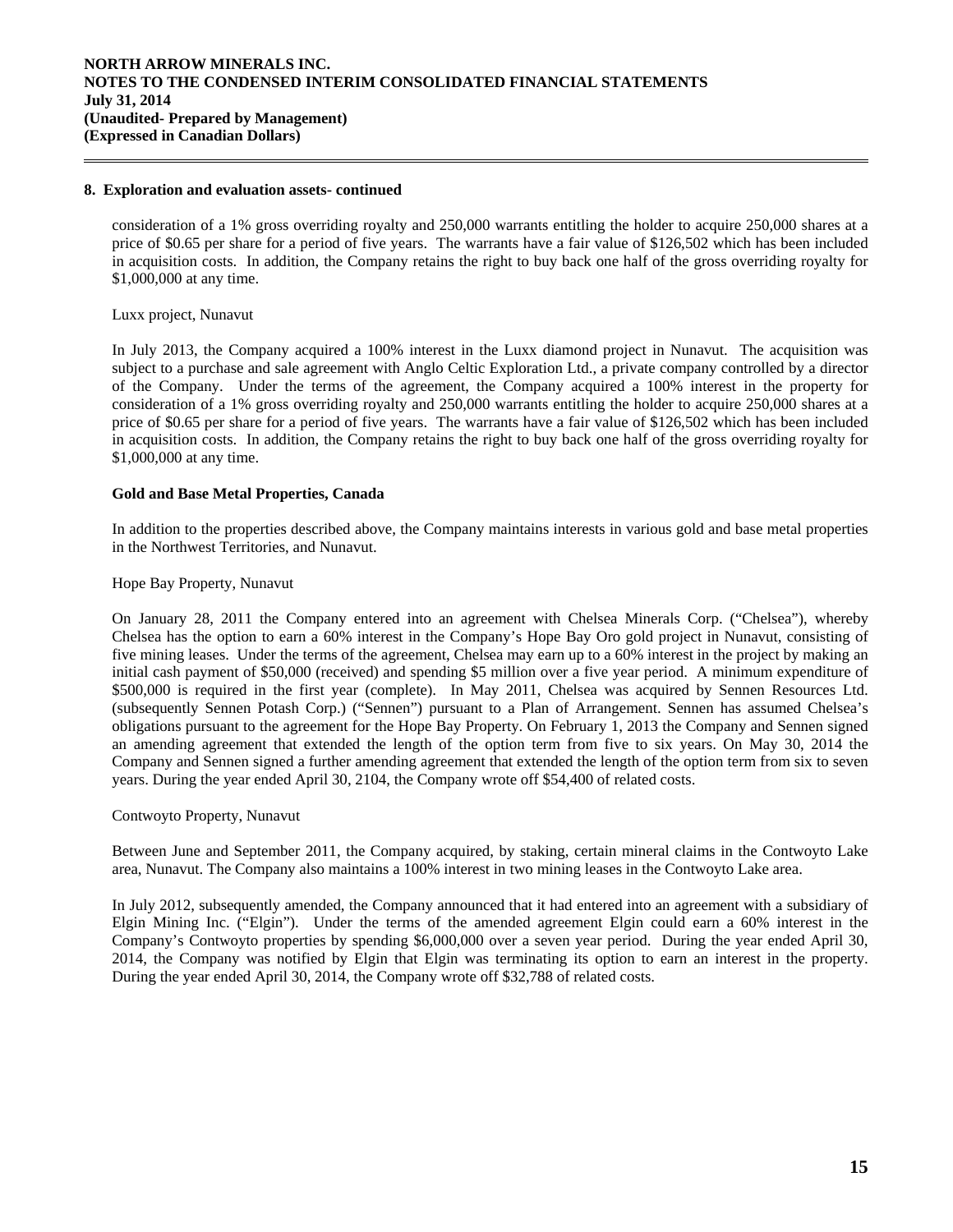### **9. ACCOUNTS PAYABLE AND ACCRUED LIABILITIES**

|                                              | July 31, 2014          | April 30, 2014    |
|----------------------------------------------|------------------------|-------------------|
| Trade payables<br><b>Accrued liabilities</b> | 669,218<br>D<br>35,000 | 330,890<br>30,000 |
|                                              | 704.218<br>S           | 360,890           |

# **10. CAPITAL STOCK AND RESERVES**

### **Authorized share capital**

The authorized share capital of the Company is an unlimited number of common shares without par value.

#### **Share issuances**

 $\overline{a}$ 

Effective February 28, 2013, the Company completed a consolidation of its share capital on the basis of one new share for every ten pre-consolidated shares. All share and per share amounts have been retrospectively restated to reflect this consolidation (unless otherwise noted).

On October 29, 2013, the Company completed a non-brokered private placement of 13,625,000 common shares at a price of \$0.40 per share for total gross proceeds of \$5,450,000. As part of this private placement the Company paid finders' fees and costs totalling \$81,400.

On February 25, 2014, the Company completed a private placement of 7,700,000 common shares at a price of \$0.65 per share for total gross proceeds of \$5,005,000. As part of this private placement the Company paid finders' fees and costs totalling \$325,875.

### **Stock options and warrants**

 The Company's stock option plan (the "Plan") was approved by shareholders at an annual general and special meeting in November 2011. The Plan gives the directors the authority to grant options to directors, officers, employees and consultants. The maximum number of shares to be issued under the Plan is 10% of the issued and outstanding common shares at the time of the grant. The exercise price of each option granted shall not be less than the market price at the date of grant less a discount up to 25% in accordance with the policies of the TSX Venture Exchange ("TSXV").

Options granted can have a term up to 5 years with vesting provisions determined by the directors in accordance with TSXV policies for Tier 2 Issuers, with a typical vesting period of 25% upon grant and 25% every six months thereafter.

| Number of     |   | Exercise | Number of            |                    |
|---------------|---|----------|----------------------|--------------------|
| <b>Shares</b> |   | Price    | <b>Shares Vested</b> | <b>Expiry Date</b> |
| 20,000        |   | 3.00     | 20,000               | *September 2, 2014 |
| 53,000        | S | 2.00     | 53,000               | May 12, 2016       |
| 2,205,000     |   | 0.27     | 1,650,000            | May 10, 2018       |
| 200,000       | S | 0.50     | 100,000              | September 23, 2018 |
| 1.105.000     |   | 0.70     | 552,500              | January 28, 2019   |
| 3,583,000     |   |          | 2,375,500            |                    |
|               |   |          |                      |                    |

As at July 31, 2014, the following stock options were outstanding:

Subsequent to July 31, 2014, 20,000 options expired unexercised.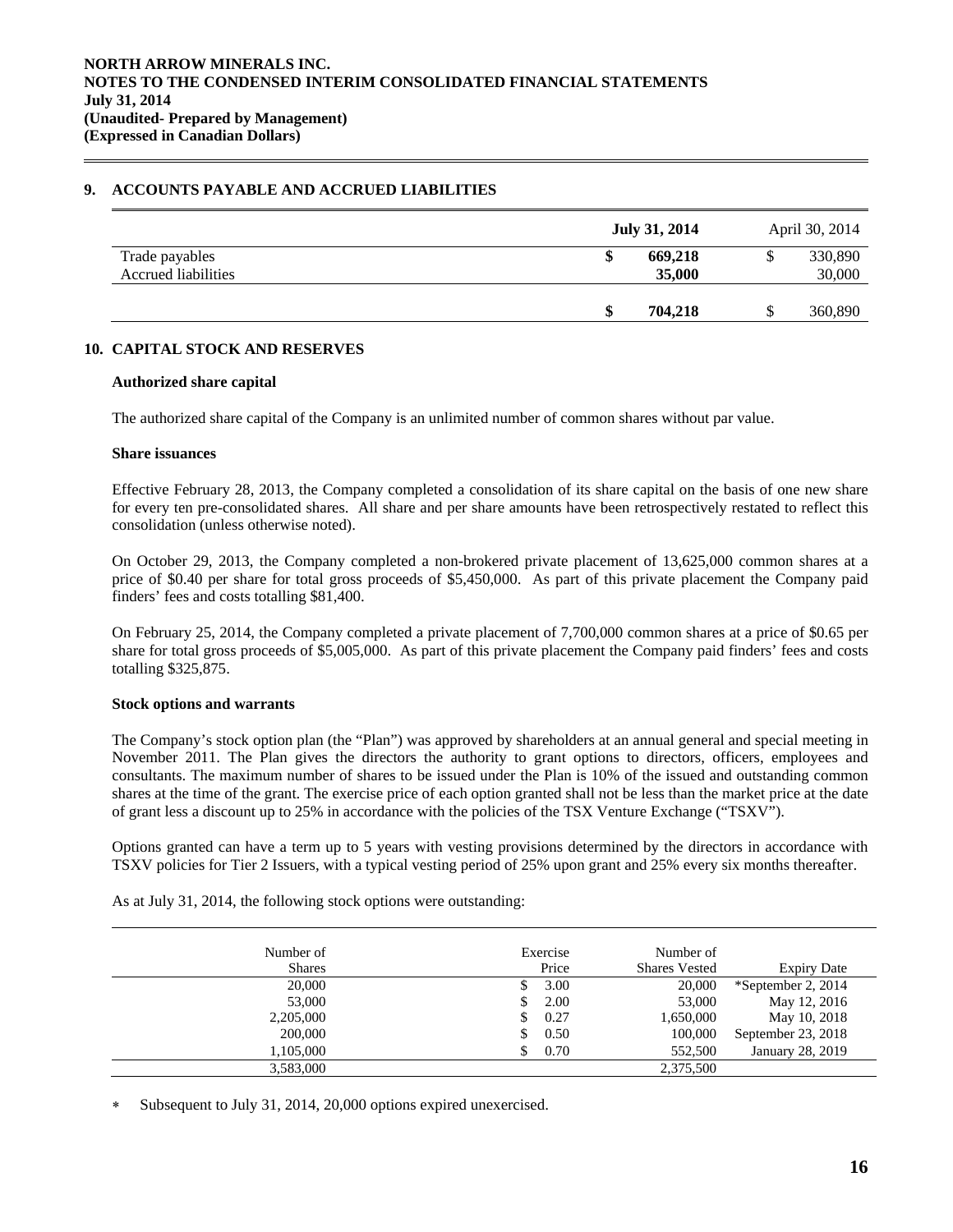### **10. CAPITAL STOCK AND RESERVES - continued**

#### **Stock options and warrants - continued**

 $\overline{a}$ 

 A summary of the Company's stock option activity is as follows after giving effect to the Company's share consolidation:

|                                         |            | Weighted              |
|-----------------------------------------|------------|-----------------------|
|                                         | Number     | Average               |
|                                         | of Options | <b>Exercise Price</b> |
| Balance, April 30, 2013                 | 166,000    | \$2.12                |
| Granted                                 | 3,525,000  | 0.42                  |
| Exercised                               | (15,000)   | 0.27                  |
| Expired and forfeited                   | (31,000)   | 2.00                  |
| Balance, April 30, 2014                 | 3,645,000  | 0.48                  |
| Expired and forfeited                   | (62,000)   | (2.00)                |
| Balance, July 31, 2014                  | 3,583,000  | \$0.46                |
|                                         |            |                       |
| Number of options currently exercisable | 2,375,500  | \$0.52                |

Share-based compensation

During the three months ended July 31, 2014, the Company granted nil stock options  $(2013 - 2,220,000)$ . The estimated fair value of the options granted during the period is \$nil (2013 – \$488,400). During the three months ended July 31, 2014, the Company recognized share-based compensation of \$189,454 (2013 – \$222,141) relating to options vested during the period.

The following weighted average assumptions were used for the Black Scholes valuation of stock options granted:

|                          | Three months July<br>31, 2014 | Three months July<br>31, 2013 |
|--------------------------|-------------------------------|-------------------------------|
| Risk-free interest rate  | 1.79%                         | 1.33%                         |
| Expected life of options | 5.0 years                     | 5.0 years                     |
| Annualized volatility    | 124.39%                       | 116.8%                        |
| Forfeiture rate          | $0.00\%$                      | $0.00\%$                      |
| Dividend rate            | $0.00\%$                      | 0.00%                         |

A summary of the Company's warrant activity is as follows after giving effect to the Company's share consolidation:

|                                           | Number<br>of | Weighted<br>Average   |
|-------------------------------------------|--------------|-----------------------|
|                                           | Warrants     | <b>Exercise Price</b> |
| Balance, April 30, 2012                   |              | \$                    |
| <b>Issued</b>                             | 500,000      | 0.25                  |
| Balance, April 30, 2013                   | 500,000      | 0.25                  |
| <b>Issued</b>                             | 500,000      | 0.65                  |
|                                           |              |                       |
| Balance, April 30, 2014 and July 31, 2014 | 1,000,000    | \$ 0.45               |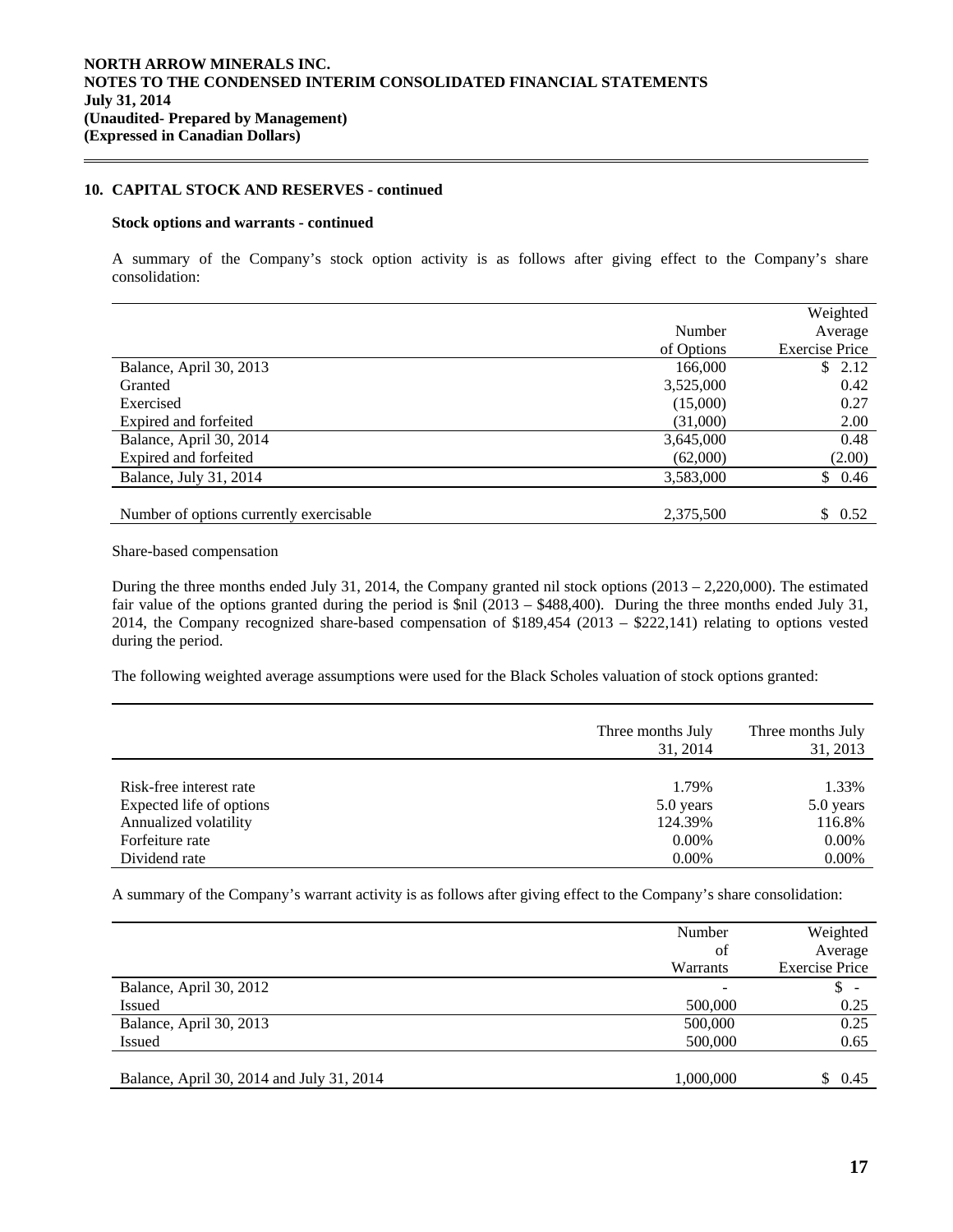### **10. CAPITAL STOCK AND RESERVES - continued**

 $\overline{a}$ 

Five hundred thousand (500,000) warrants were issued as part of the acquisition agreement to acquire options to earn interests in the Timiskaming, Pikoo and Qilalugaq projects (Note 8). Each warrant entitles the holder to acquire one common share of the Company at a price of \$0.25 per share until April 29, 2018. The warrants became exercisable when the Company exercised its option to earn an interest in the Timiskaming project and have been valued at \$314,325 which has been capitalized as an acquisition cost of the Timiskaming project.

Five hundred thousand (500,000) warrants were issued as part of the purchase and sale agreements to acquire 100% interests in the Mel and Luxx projects (Note 8). Each warrant entitles the holder to acquire one common share of the Company at a price of \$0.65 per share until August 19, 2018. The warrants have been valued at \$253,004 which has been capitalized as an acquisition cost of the properties.

The following weighted average assumptions were used for the Black Scholes valuation of share purchase warrants issued in conjunction with the acquisition of exploration and evaluation assets:

|                         | July 31, 2014 | July 31, 2013 |
|-------------------------|---------------|---------------|
| Risk-free interest rate | 1.79%         | 1.33%         |
| Expected life           | 5.0 years     | 5.0           |
| Annualized volatility   | 137.65%       | 116.8%        |
| Dividend rate           | $0.00\%$      | 0.00%         |

# **11. RELATED PARTY TRANSACTIONS**

Balances and transactions between the Company and its subsidiary have been eliminated on consolidation and are not disclosed in this note. Details of the transactions between the Company and related parties not disclosed elsewhere in the financial statements are disclosed below.

| <b>Related Parties</b>            | Nature of transactions            |
|-----------------------------------|-----------------------------------|
| Anglo-Celtic Exploration Ltd.     | Interest and consulting           |
| Strongbow Exploration Inc.        | Exploration and administration    |
| 0954506 BC Ltd.                   | Exploration                       |
| International Northair Mines Ltd. | Accounting and corporate services |

 The Company incurred the following transactions in the normal course of operations in connection with companies which have an officer and/or director in common.

- a) During the three months ended July 31, 2014, the Company paid or accrued \$526 (2013 \$2,508) for technical services and office costs to a company with common directors or a former officer.
- b) During the three months ended July 31, 2014, the Company paid or accrued \$13,016 (2013 \$13,813) for shared administrative and accounting services to a company with common officers.
- c) During the three months ended July 31, 2014 the Company paid \$nil (2013 \$4,023) for office fees and rent to a company with common directors and officers and/or controlled by a director.
- d) Issued warrants to a party related to a director for exploration and evaluation assets with a value of \$nil (2013 - \$314,325).

The Company considers officers and directors as key management personnel.